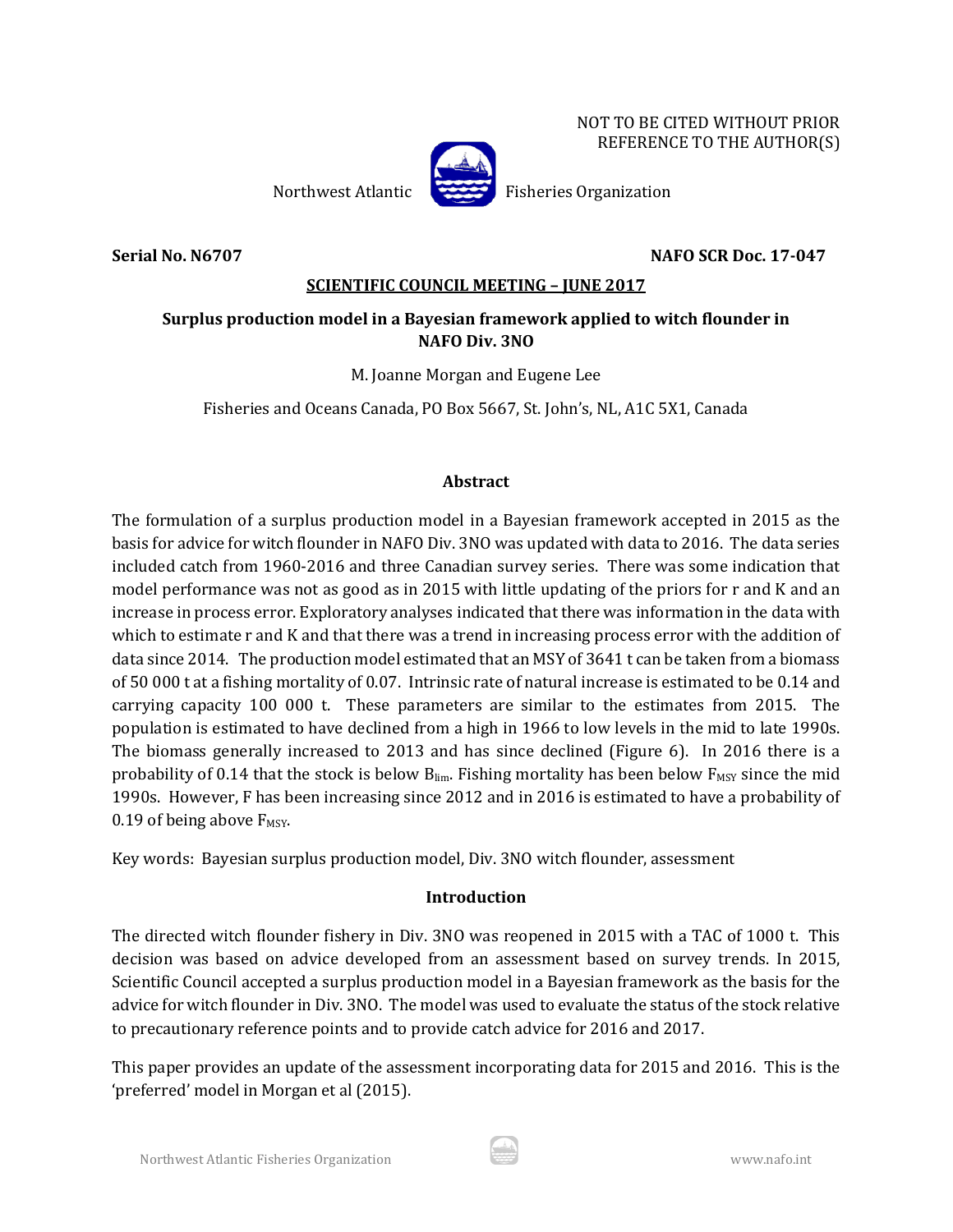### **Methods**

The Schaefer (1954) form of a surplus production model used here is:

Pt=[Pt-1+ r•Pt-1 (1 - Pt-1)- Ct-1/K]•ηt

where Pt-1 and Ct-1 denote exploitable biomass (as a proportion of carrying capacity) and catch, respectively, for year t-1 (Meyer and Millar, 1999a, 1999b). Carrying capacity, K, is the level of stock biomass at equilibrium prior to commencement of a fishery, r is the intrinsic rate of population growth, and ηt is a random variable describing stochasticity in the population dynamics (process error). The model utilizes biomass proportional to an estimate of K in order to aid mixing of the Markov Chain Monte Carlo (MCMC) samples and to help minimize autocorrelation between each state and K (Meyer and Millar, 1999a, 1999b).

An observation equation is used to relate the unobserved biomass, Pt, to the research vessel survey indices:

It=q•Pt •εt

where q is the catchability parameter, Pt is an estimate of the biomass proportional to K at time t, and εt is observation error.

Input data are given in Table 1. All priors were the same as those used in the 2015 assessment.

The prior on r was informed by that derived by Swain 2012 for witch flounder in the southern Gulf of St. Lawrence. The prior used here allowed for a higher r than derived by Swain (2012) as some of the morphometric methods indicated a higher r. Therefore the mean (0.17) derived by Swain (2012) was used as the central tendency (i.e. the median) but with a larger standard deviation.

A mean of 0.2 and standard deviation of 0.12 gives a median of 0.17 on the log normal scale. The prior used therefore was:

 $R \sim (-1.763, 3.252)$ 

The prior for K was based on Ecosystem Production Potential modelling (NAFO 2014). This modelling indicated that a reasonable distribution for K would have a mean of 100 and a standard deviation of 30.

```
K~dlnorm(4.562,11.6)
```
The priors on survey q and observation error were:

 $pq \sim$ dgamma $(1,1)$  $q < -1/pq$ 

tau  $\sim$ dgamma $(1,1)$ itau2 <- 1/tau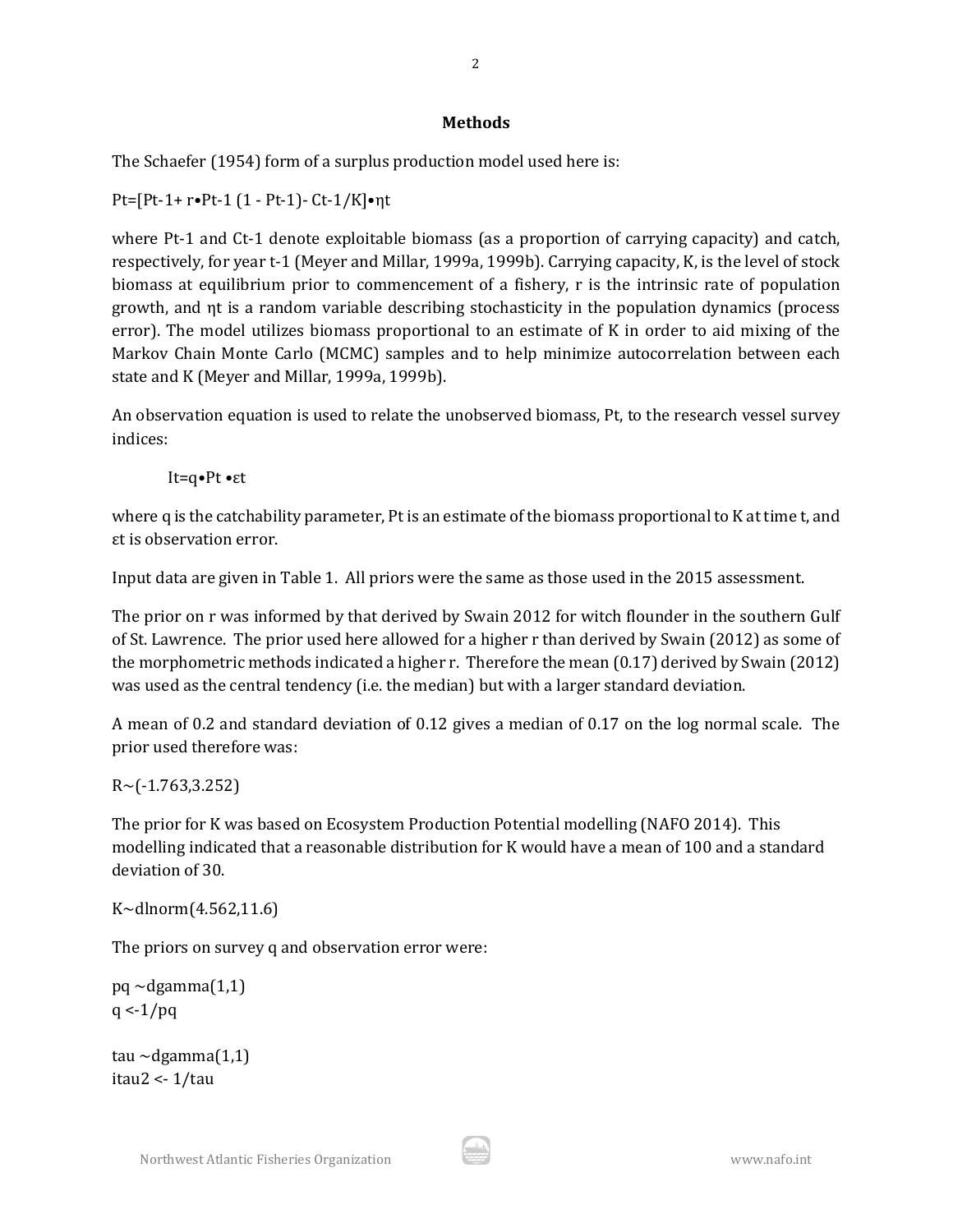For process error:

sigma  $\sim$  dunif(0,10)

### **Results and Discussion**

3

Posteriors for r and K are updated from their priors but much more similar to their priors than in the 2015 run of the model (Figure 1). Other posteriors were substantially updated during the model run (Figures 1, 2, 3).

There is some trend in process error, particularly in the most recent years (Figure 4). This may be related to the decline in survey biomass being larger than the catch can explain.

Model fit to the survey data was good for all surveys, although the model over estimates the level of the last two fall survey data points (Figure 5).

All convergence diagnostics (Appendix 1) indicated that there were no issues with model convergence.

The change in trend in biomass, increase in process error and the updating of the priors on r and K were explored further.

An intermediate year run, using data to the end of 2015, was conducted with the same priors as described above and the Bratio and process error compared to models using data to the end of 2014 (the last assessment) and the end of 2016 (the 2017 assessment).

The intermediate year run showed that the change in Bratio and process error increased as more years of data were added. Bratio showed the population increasing steadily from the mid 1990's to 2014 when data to the end of 2014 are used (Figure 6). With the addition of the 2015 data, the population is estimated to have declined between 2013 and 2014. When data for 2016 are added, this decline between 2013 and 2014 is greater. Process error also increases as each year of data were added (Figure 7). The amount of change in process error between 2014 and 2015 may have been impacted by the fact that the 2014 fall survey was not included in the data as coverage was incomplete. The addition of the fall 2015 and 2016 survey results indicates that the decline in this index began after 2012 and the 2014 fall survey index for 3NO witch was likely lower than the 2013 estimate (see Table 1). These analyses show that it was not simply the addition of the data in 2016 that led to the change in perception of stock size but rather perception changed with each additional year as the model tracked the change in survey indices.

The posteriors for r and K in the model run using data to the end of 2016 were similar to their priors. To explore if there was information in the data to allow the estimation of r and K, a run with a different prior on r was conducted. This run had a prior for r with mean of 0.3 and standard deviation of 0.12. Figure 8 shows a comparison of the two priors. The posterior for r was updated from the prior in the exploratory run with the posterior shifted to the left, away from the exploratory prior and towards the posterior resulting from the prior used in the assessment run (Figure 9). The use of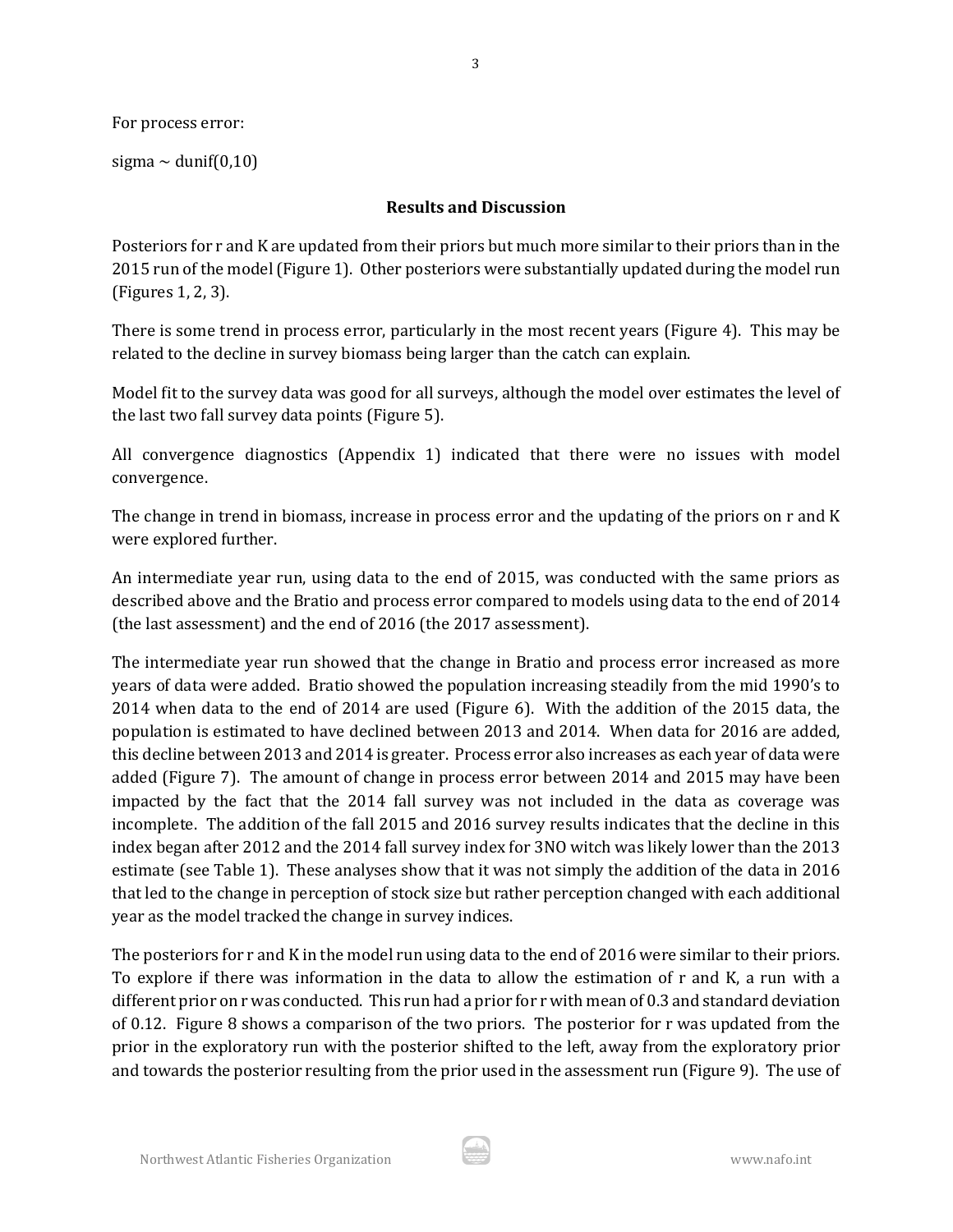a different prior on r also resulted in updating of the posterior for K (Figure 10). These results indicate that there is information in the data with which to estimate r and K.

The production model estimated that an MSY of 3641 t can be taken from a biomass of 50 000 t at a fishing mortality of 0.07. Intrinsic rate of natural increase is estimated to be 0.14 and carrying capacity 100 000 t. These parameters are similar to the estimates from 2015 (Table 2).

The population is estimated to have declined from a high in 1966 to low levels in the mid to late 1990s. The biomass generally increased to 2013 and has since declined (Figure 11). In 2016 there is a probability of 0.14 that the stock is below Blim.

Fishing mortality was at its highest levels (and above Fmsy) from the mid 1980s to the mid 1990s (Figure 12). Since then fishing mortality has been below Fmsy. However, F has been increasing since 2012 and in 2016 is estimated to have a probability of 0.19 of being above Fmsy.

### **Acknowledgments**

The Bayesian surplus production models are based on programs originally developed by Jason Bailey.

## **References**

MEYER, R., and R.B. MILLAR. 1999a. BUGS in Bayesian stock assessments. Can. J. Fish. Aquat. Sci. 56: 1078-1086.

MEYER, R., and R.B. MILLAR. 1999b. Bayesian stock assessment using a state–space implementation of the delay difference model. Can. J. Fish. Aquat. Sci. 56: 37-52.

MORGAN, M.J., C. HVINGEL and M. KOEN-ALONSO. 2015. Surplus production models in a Bayesian framework applied to witch flounder in NAFO Div. 3NO. NAFO SCR Doc. 15\037.

NAFO 2014. Report of the 7th Meeting of the NAFO Scientific Council (SC) Working Group on Ecosystem Science and Assessment (WGESA) [Formerly SC WGEAFM]. NAFO SCS Doc. 14/023.

NTZOUFRAZ, I. 2009. Bayesian modelling using WinBUGS. John Wiley and Sons, New Jersey.

SCHAEFER, M.B. 1954. Some aspects of the dynamics of populations important to the management of commercial marine fisheries. Bull. Int.-Am. Trop. Tuna Com. 1: 25-56.

SWAIN, D.P., L. SAVOIE, and E. AUBY. 2012. Assessment of witch flounder (*Glyptocephalus cynoglossus*) in the Gulf of St. Lawrence (NAFO Divisions 4RST), February 2012. Can. Sci. Advis. Sec. Res. Doc. 2012/122. iv + 65 p.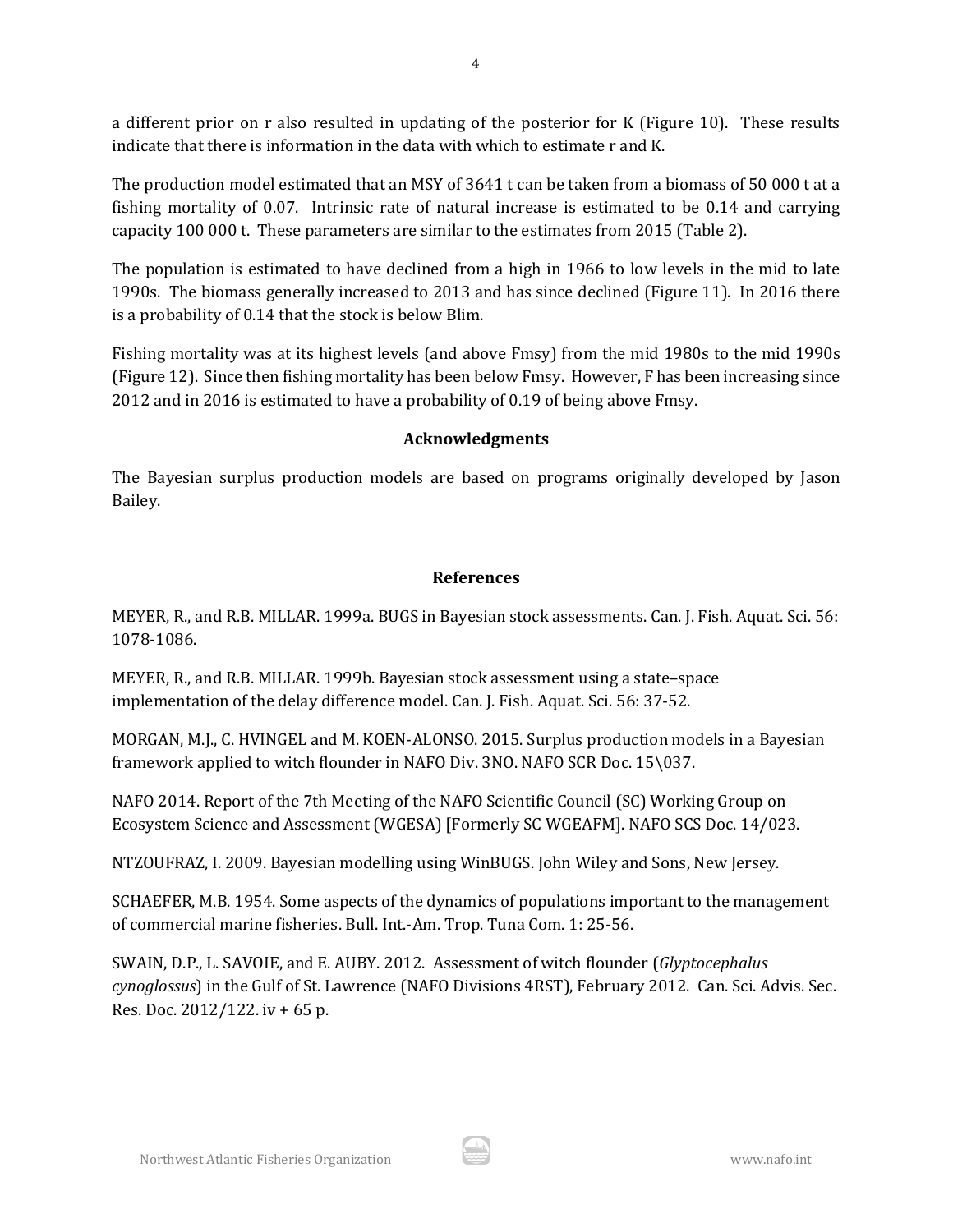|      |          | Spring |        |              |  |  |
|------|----------|--------|--------|--------------|--|--|
| Year | Landings | late   | Fall   | Spring early |  |  |
| 1960 | 5.799    |        |        |              |  |  |
| 1961 | 4.627    |        |        |              |  |  |
| 1962 | 1.228    |        |        |              |  |  |
| 1963 | 2.183    |        |        |              |  |  |
| 1964 | 1.066    |        |        |              |  |  |
| 1965 | 2.177    |        |        |              |  |  |
| 1966 | 7.522    |        |        |              |  |  |
| 1967 | 11.503   |        |        |              |  |  |
| 1968 | 10.599   |        |        |              |  |  |
| 1969 | 4.7      |        |        |              |  |  |
| 1970 | 6.763    |        |        |              |  |  |
| 1971 | 14.965   |        |        |              |  |  |
| 1972 | 9.177    |        |        |              |  |  |
| 1973 | 6.691    |        |        |              |  |  |
| 1974 | 8.045    |        |        |              |  |  |
| 1975 | 6.168    |        |        |              |  |  |
| 1976 | 6.035    |        |        |              |  |  |
| 1977 | 5.759    |        |        |              |  |  |
| 1978 | 3.473    |        |        |              |  |  |
| 1979 | 3.077    |        |        |              |  |  |
| 1980 | 2.42     |        |        |              |  |  |
| 1981 | 2.425    |        |        |              |  |  |
| 1982 | 3.732    |        |        |              |  |  |
| 1983 | 3.616    |        |        |              |  |  |
| 1984 | 2.802    |        |        | 14.313       |  |  |
| 1985 | 8.771    |        |        | 24.581       |  |  |
| 1986 | 9.131    |        |        | 9.214        |  |  |
| 1987 | 7.596    |        |        | 11.199       |  |  |
| 1988 | 7.325    |        |        | 24.655       |  |  |
| 1989 | 3.688    |        |        | 8.988        |  |  |
| 1990 | 4.179    |        | 15.368 | 10.759       |  |  |
| 1991 | 4.847    | 7.07   | 5.477  |              |  |  |
| 1992 | 4.96     | 8.217  | 9.118  |              |  |  |
| 1993 | 4.414    | 4.226  | 9.474  |              |  |  |
| 1994 | 1.119    | 16.279 | 7.821  |              |  |  |
| 1995 | 0.3      | 4.057  | 11.743 |              |  |  |
| 1996 | 0.358    | 4.085  | 12.278 |              |  |  |
| 1997 | 0.512    | 7.133  | 4.691  |              |  |  |
| 1998 | 0.612    | 2.688  | 6.689  |              |  |  |

Table 1. Data used in the Bayesian Surplus Production model. Values are in thousands of tons.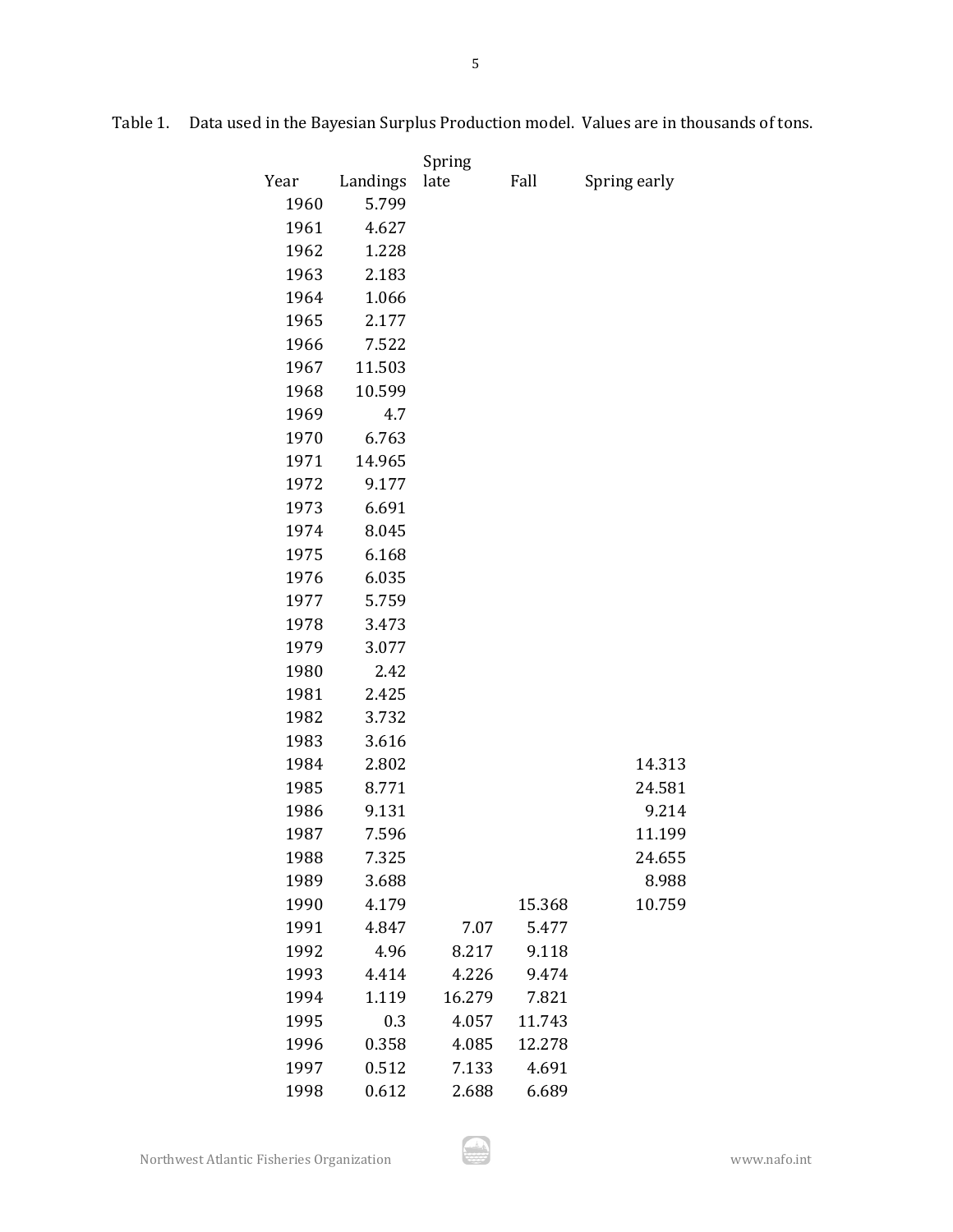| 1999 | 0.763 | 8.936  | 13.33  |
|------|-------|--------|--------|
| 2000 | 0.545 | 5.49   | 7.64   |
| 2001 | 0.694 | 9.418  | 7.021  |
| 2002 | 0.45  | 7.562  | 11.13  |
| 2003 | 1.544 | 15.855 | 10.315 |
| 2004 | 0.627 | 11.825 | 18.632 |
| 2005 | 0.257 | 6.865  | 18.132 |
| 2006 | 0.481 |        | 14.605 |
| 2007 | 0.222 | 7.189  | 7.715  |
| 2008 | 0.264 | 8.825  | 22.739 |
| 2009 | 0.376 | 9.179  | 37.708 |
| 2010 | 0.421 | 6.639  | 27.039 |
| 2011 | 0.351 | 9.746  | 17.939 |
| 2012 | 0.314 | 12.844 | 27.033 |
| 2013 | 0.328 | 24.396 | 17.668 |
| 2014 | 0.335 | 10.702 |        |
| 2015 | 0.359 | 4.927  | 10.101 |
| 2016 | 1.062 | 7.134  | 7.869  |
|      |       |        |        |

Table 2. Parameter estimates from the 2017 surplus production model for Div. 3NO witch flounder compared to the model run in 2015. Weights are in thousands of tonnes.

|             | 2017                   | 2015                   |
|-------------|------------------------|------------------------|
|             | $0.142(0.063-0.372)$   | $0.126(0.08-0.244)$    |
|             | 100.00 (59.62-164.7)   | 119.4 (74.3-165.3)     |
| <b>MSY</b>  | $3.641(1.65-7.23)$     | 3.763 (2.42-5.83)      |
| <b>Bmsy</b> | 50.01 (29.81-82.35)    | 59.68 (37.15-82.63)    |
| Fmsy        | $0.071(0.032 - 0.186)$ | $0.063(0.039 - 0.122)$ |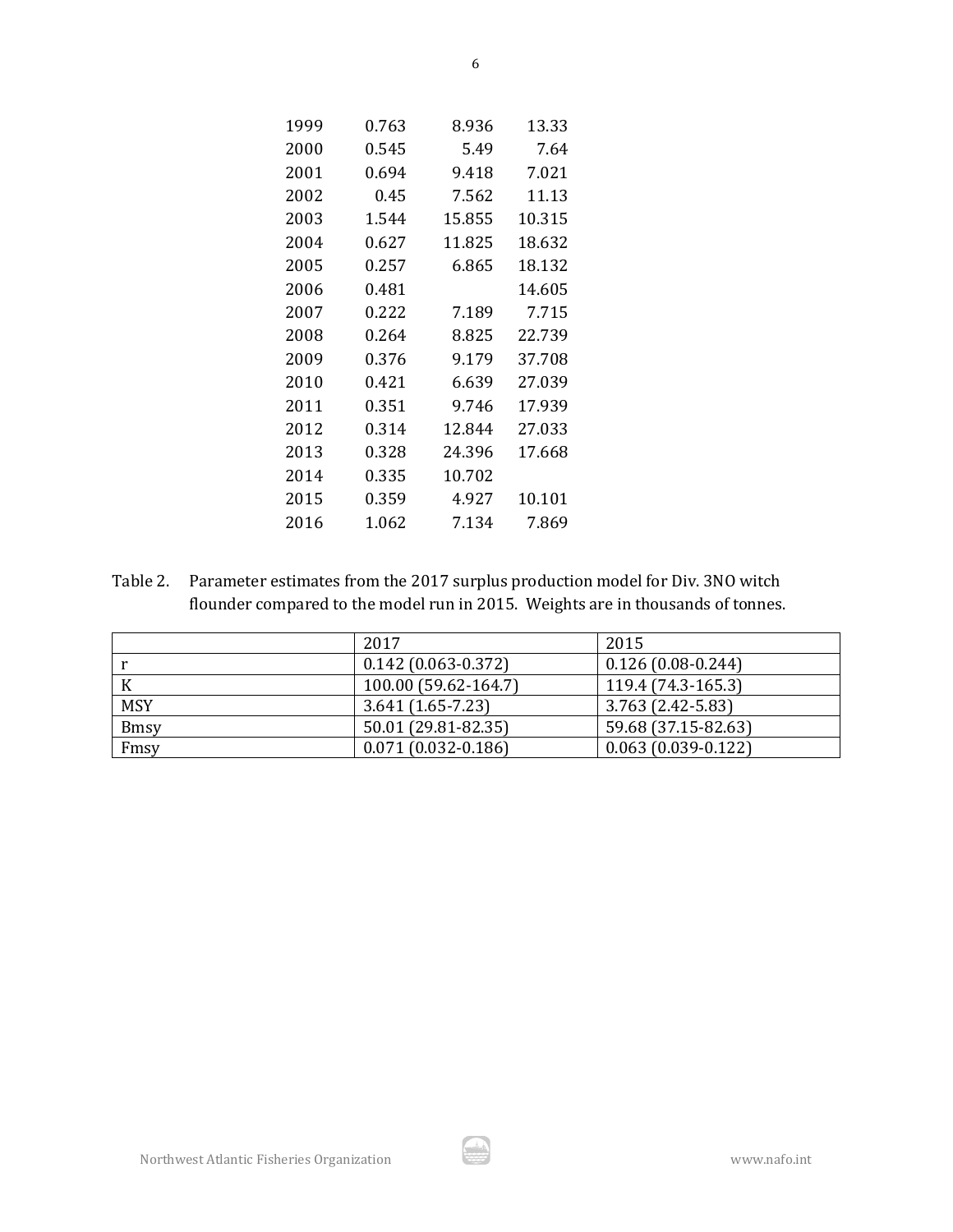

Fig. 1. Priors (red dotted line) and posteriors (black line) for r, K and sigma (process error).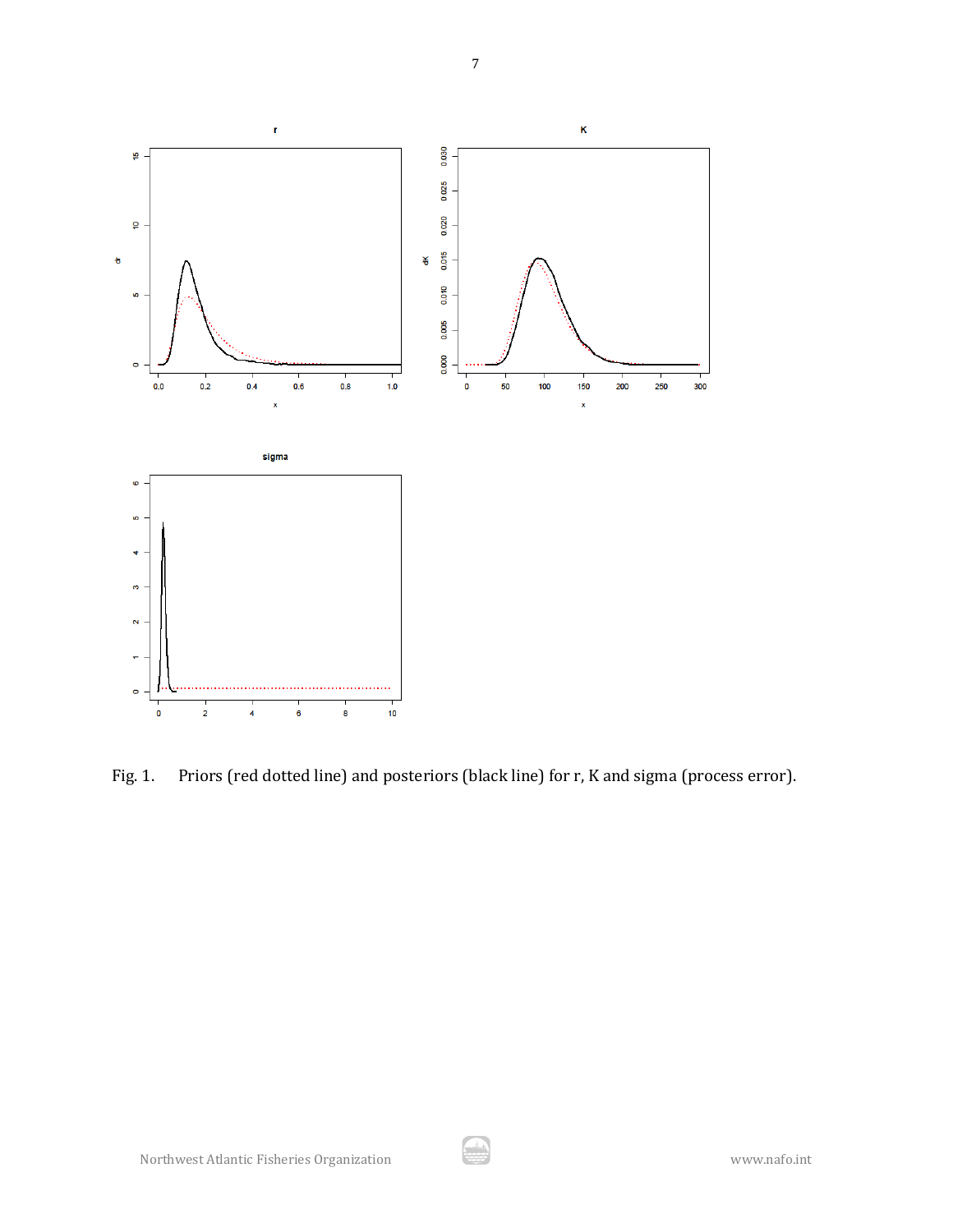

Fig. 2. Priors (red histogram) and posteriors (black lines) for pq (inverse of q) for the 3 survey indices used in the model.

يش.<br>-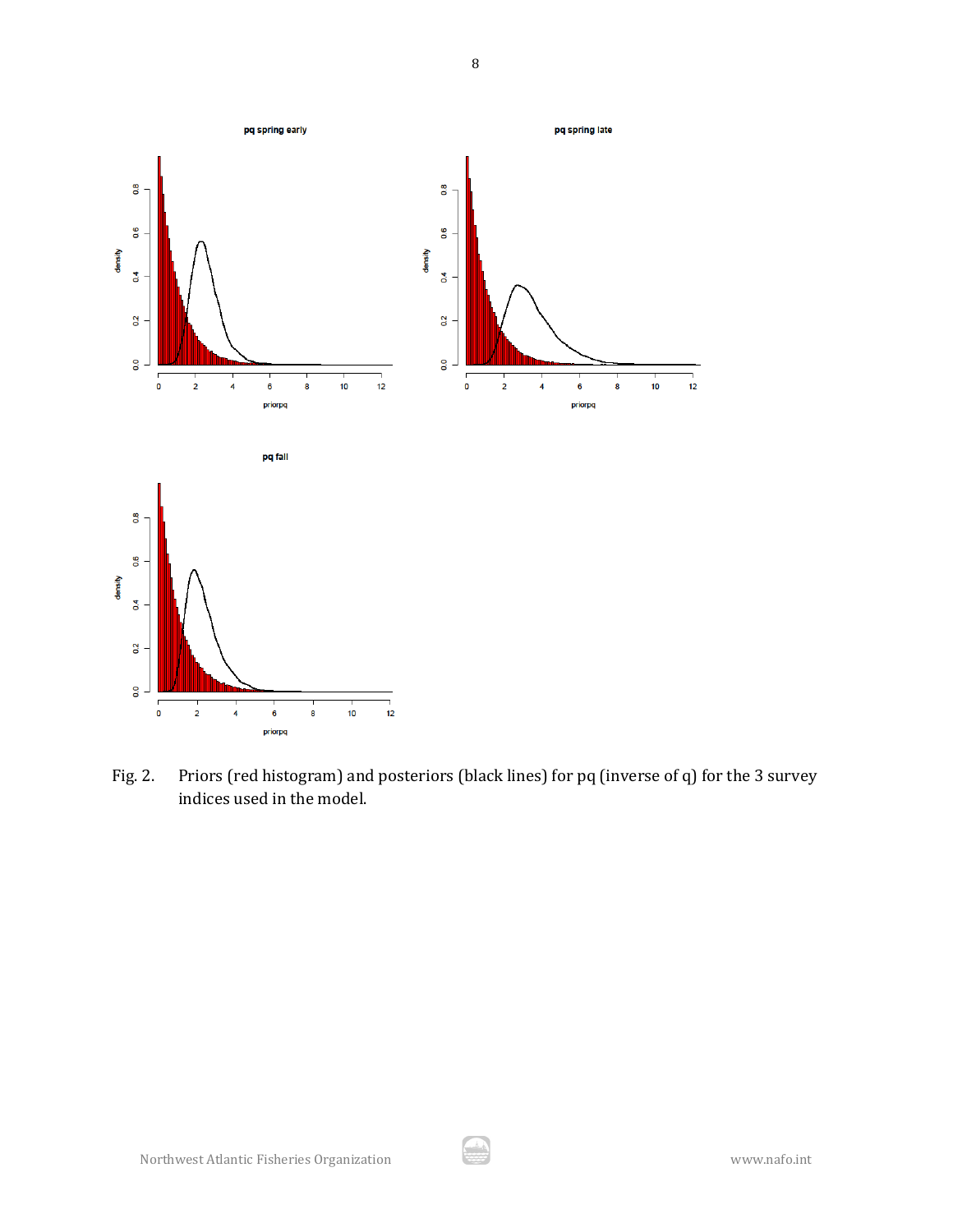

Fig. 3. Priors (red histograms) and posteriors (black lines) for observation error on surveys used in the model.

رنڈ<br>محمد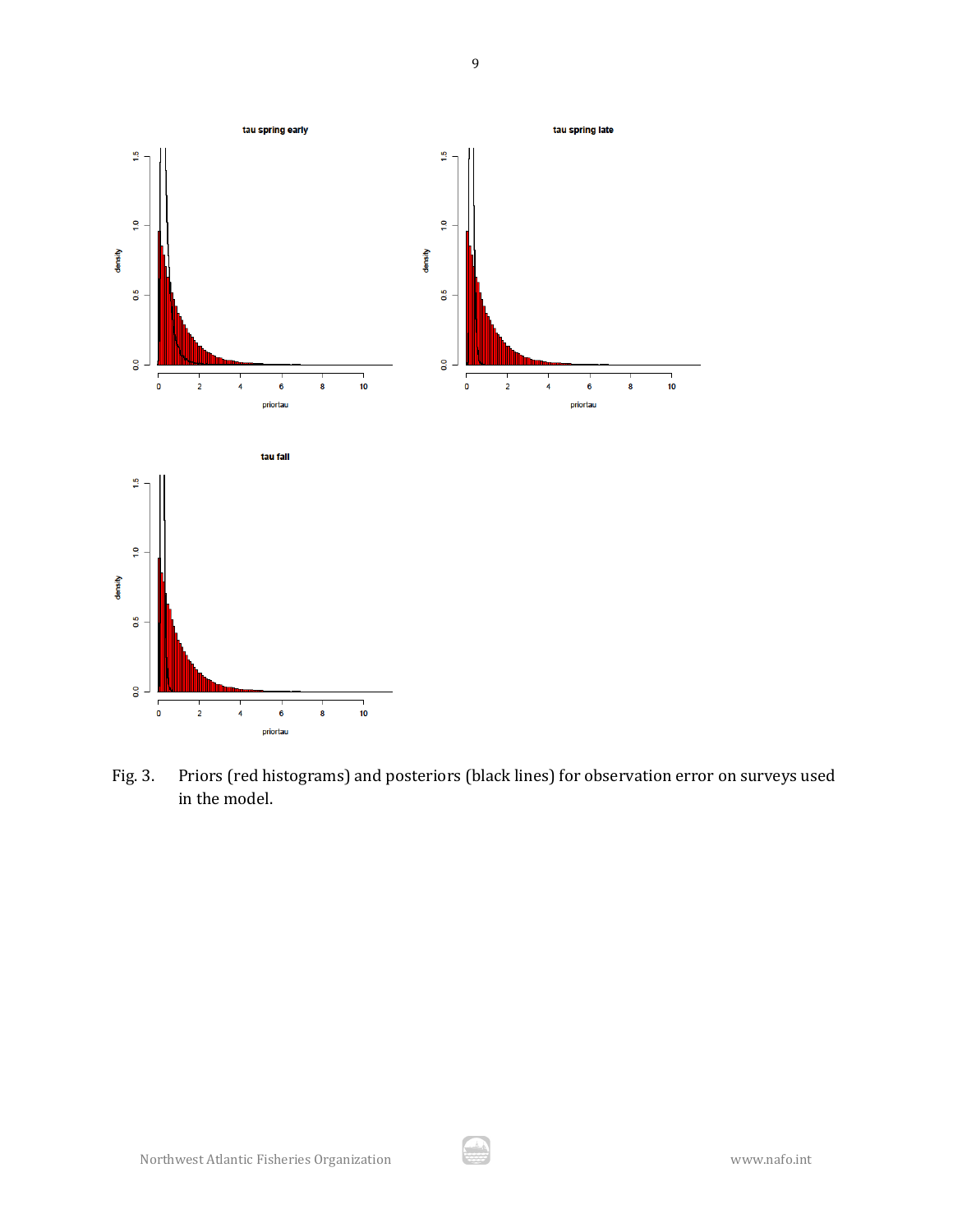

Fig. 4. Process error with 80th percent credible intervals.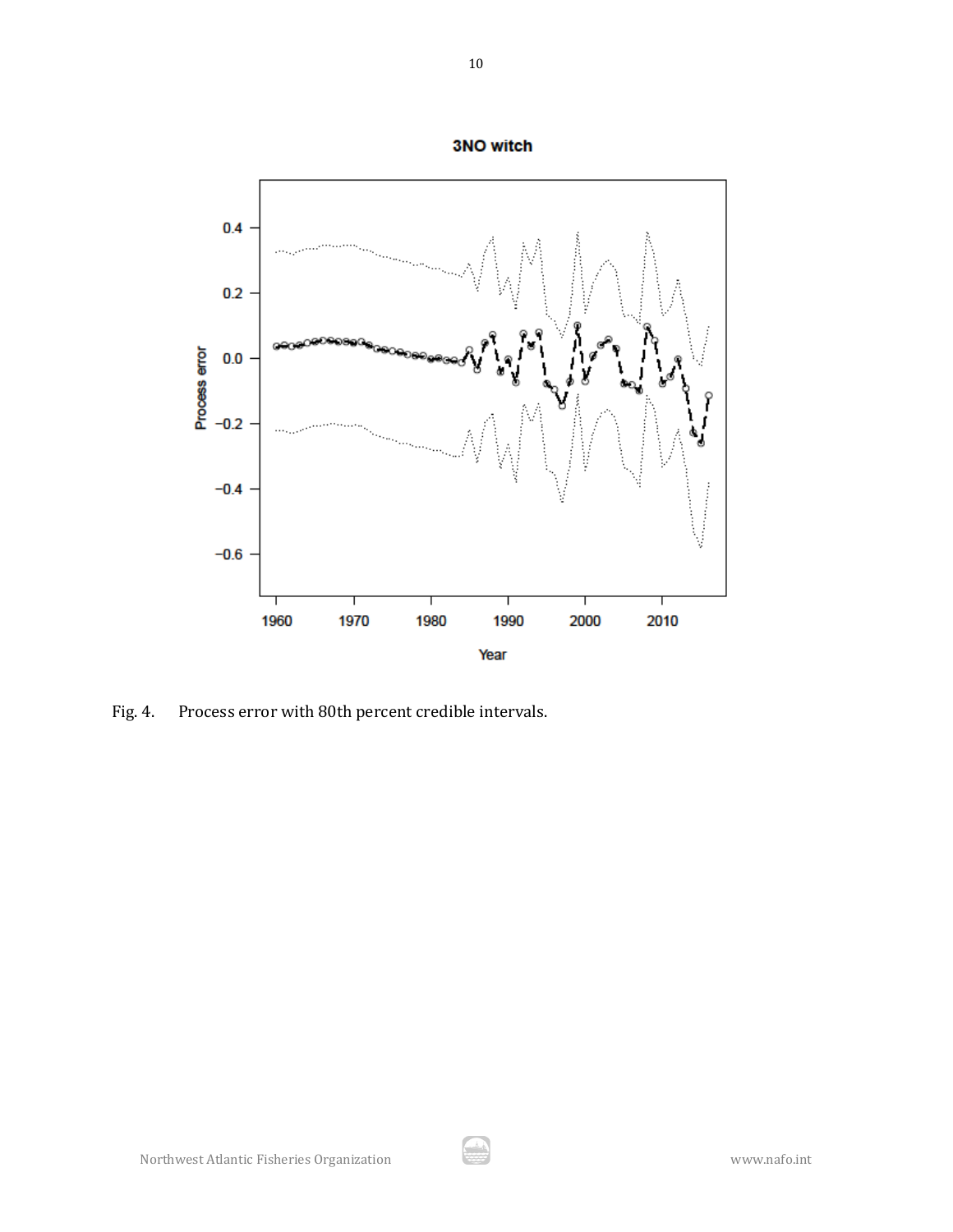

Fig. 5. Observed and predicted survey indices from each of the three surveys used in the model. For each survey the top panel gives the observed and predicted values with 95th credible intervals while the bottom panel presents standardized residuals.

يش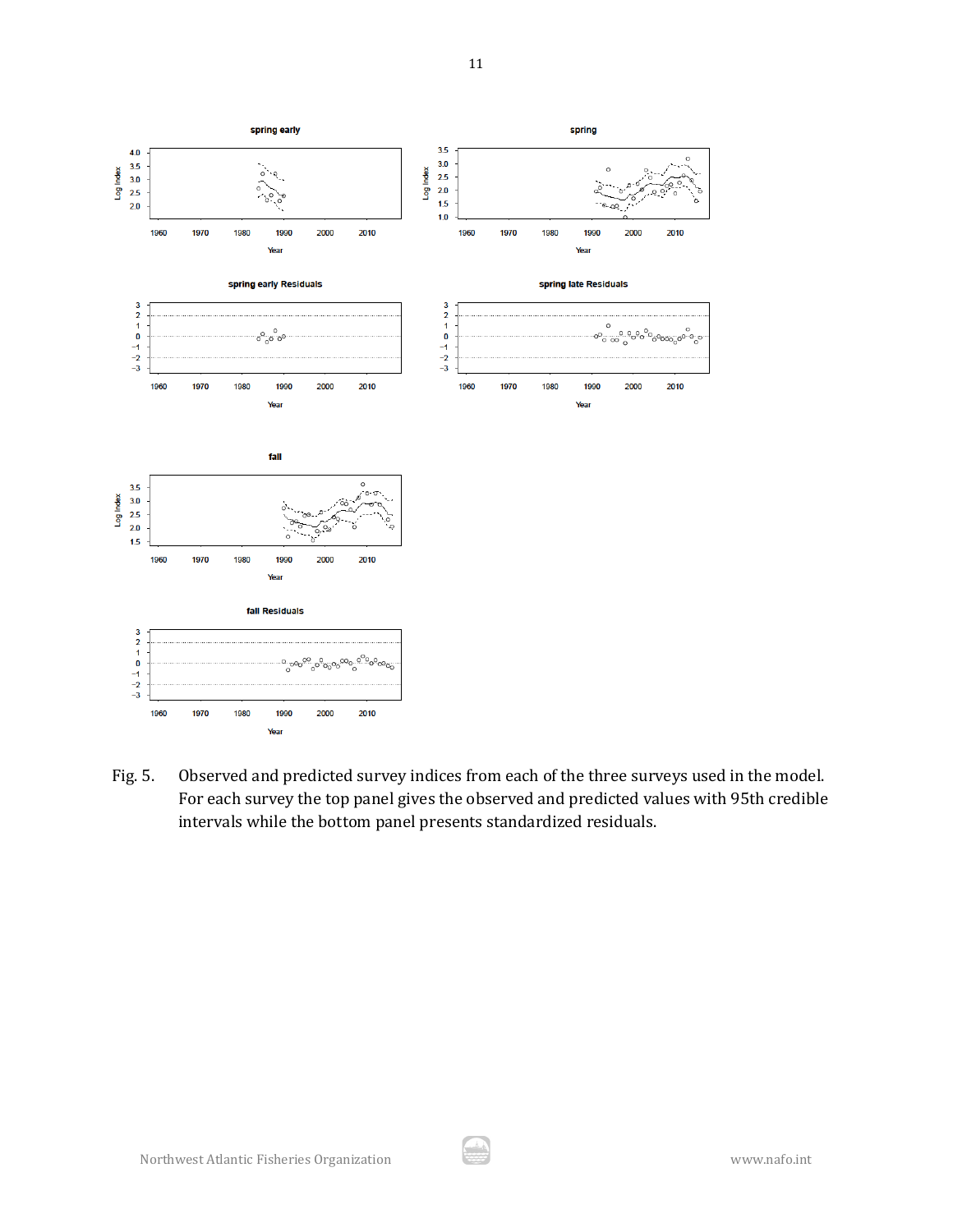

Fig. 6. Relative biomass (Biomass/Bmsy) for 3 runs of the surplus production model. All runs had the same priors but used data up to the end of 2014 (the last assessment), end of 2015 or end of 2016 (the 2017 assessment).



Fig. 7. Process error for 3 runs of the surplus production model. All runs had the same priors but used data up to the end of 2014 (the last assessment), end of 2015 or end of 2016 (the 2017 assessment).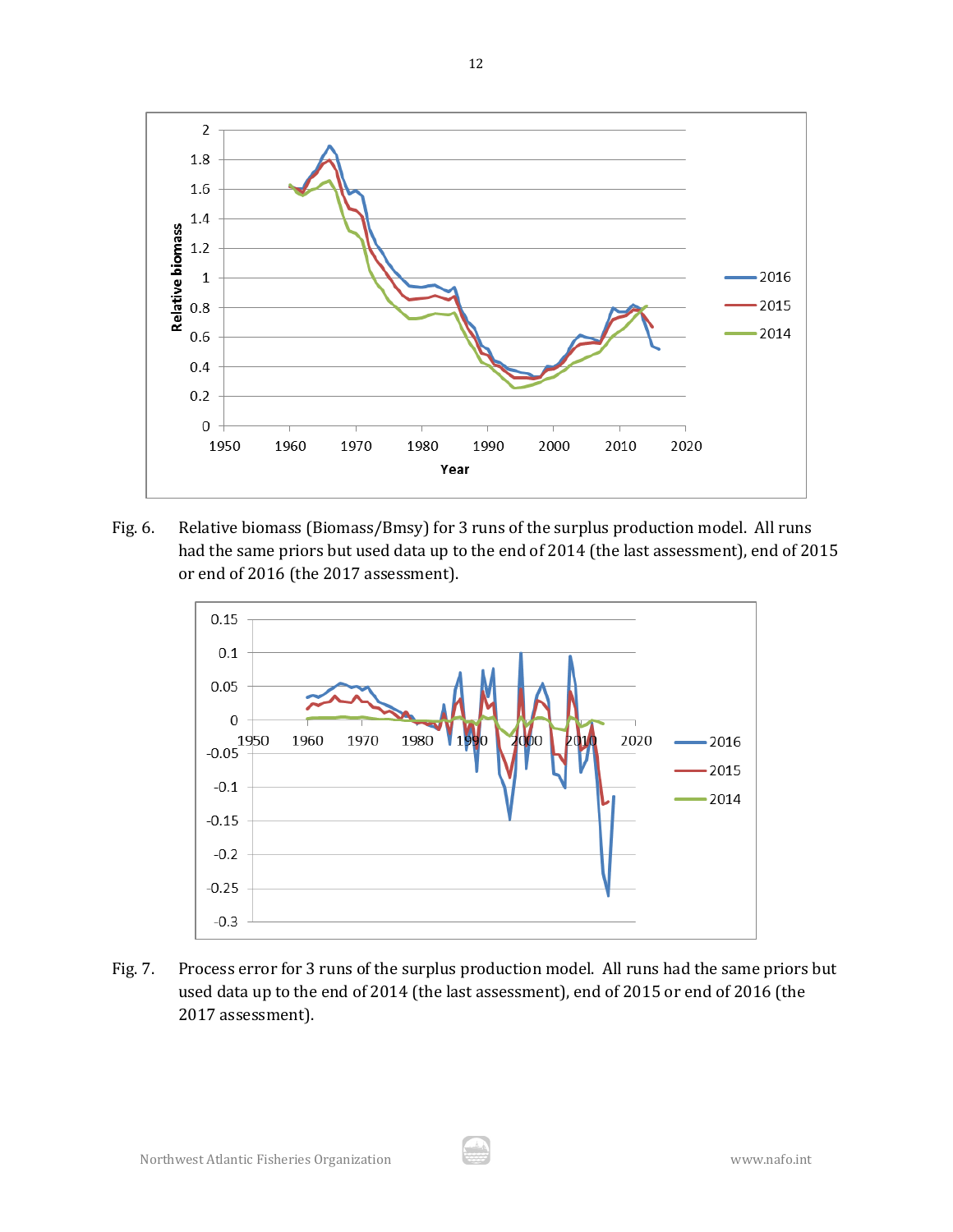

Fig. 8. Two priors on r used in the model runs. The red dotted line is the prior used in the assessment model while the black solid line is the prior used in the exploratory run.

رنڈ<br>محمد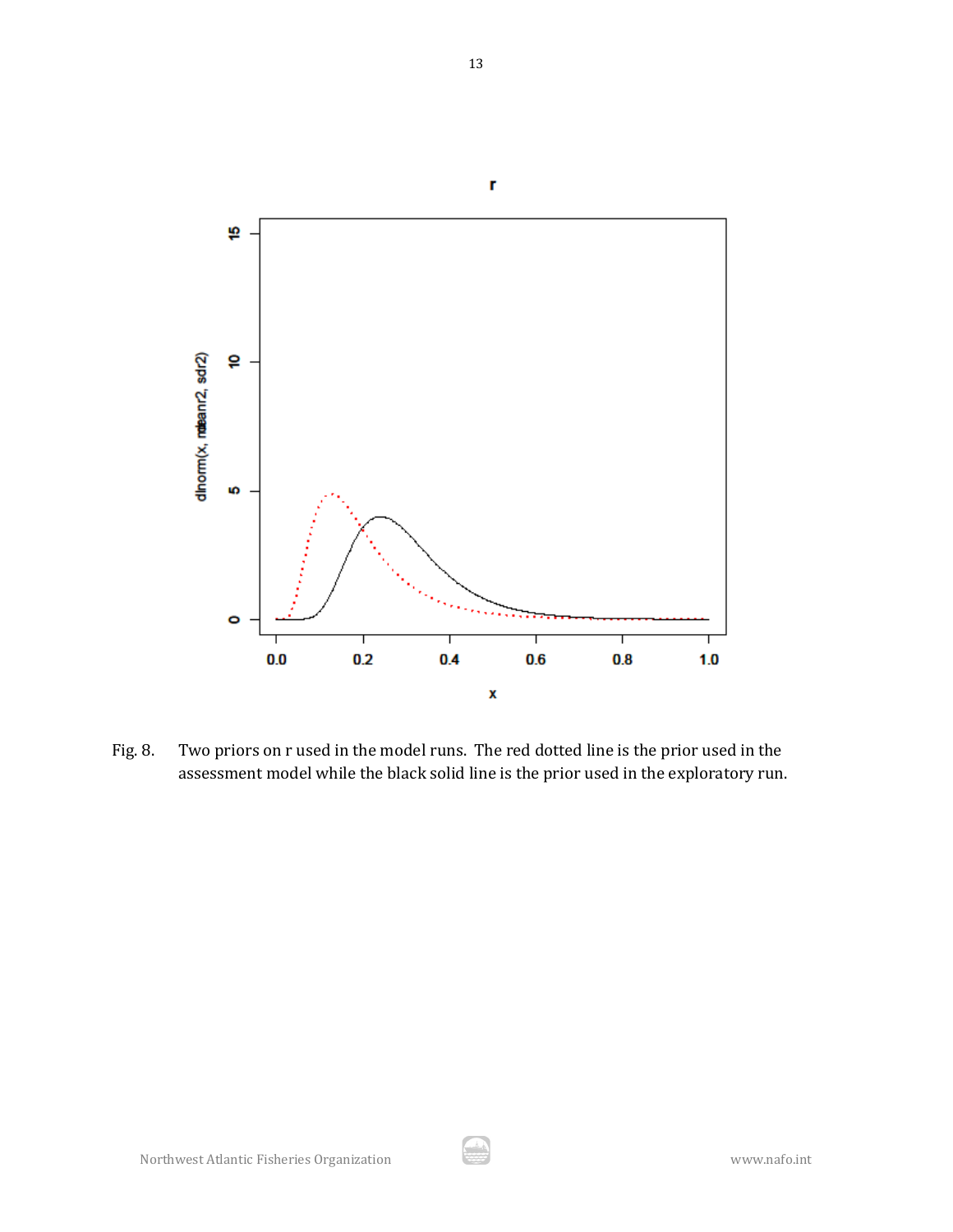

Fig.9. Priors and posteriors for r. The red dotted line is the 'test' prior used in the exploratory run. The black solid line is the posterior for r from that run and the green solid line is the posterior for r from the assessment run.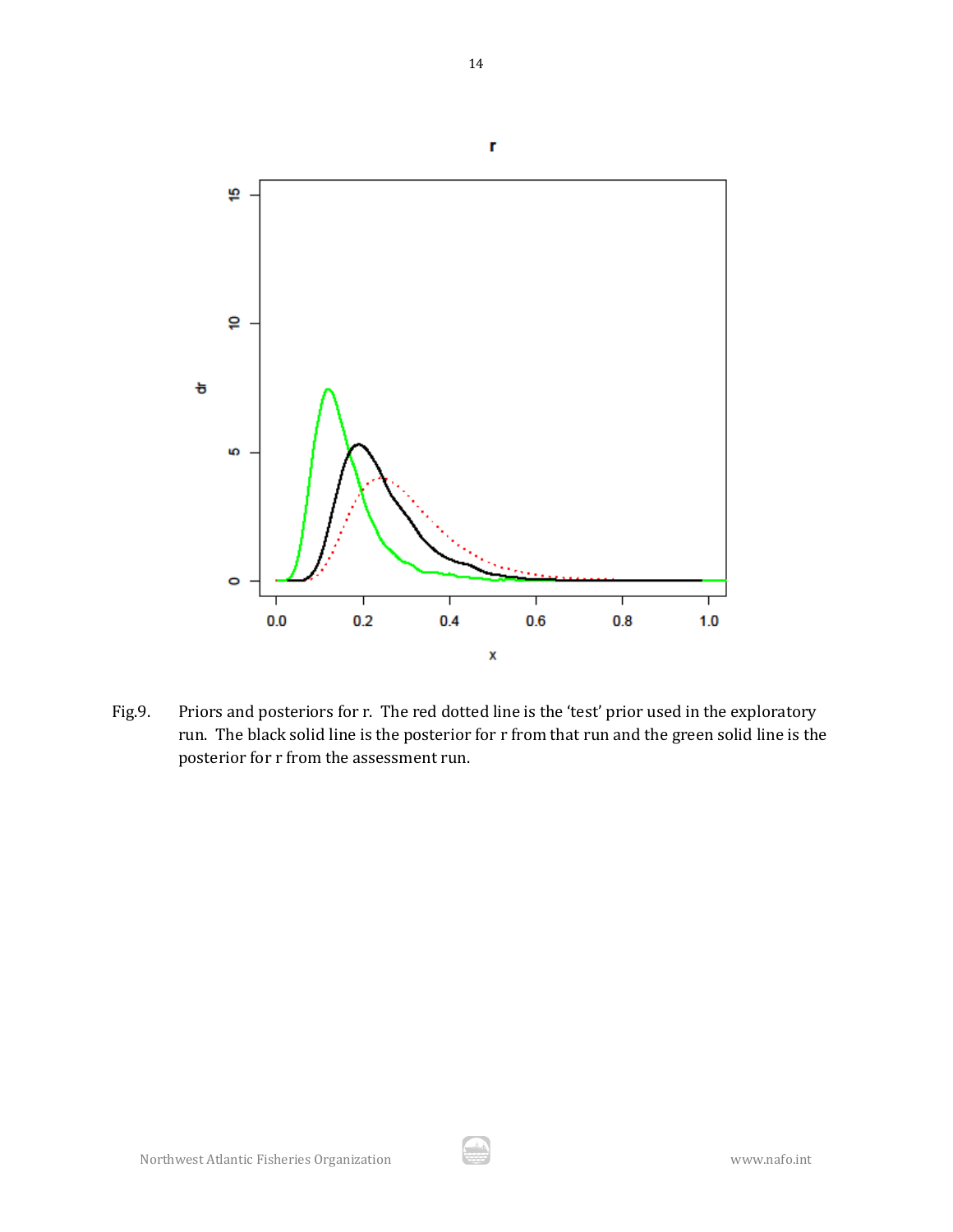

Fig. 10. Prior (dotted red line) and posterior (black solid line) for K in the exploratory run using a different prior on r than used in the assessment.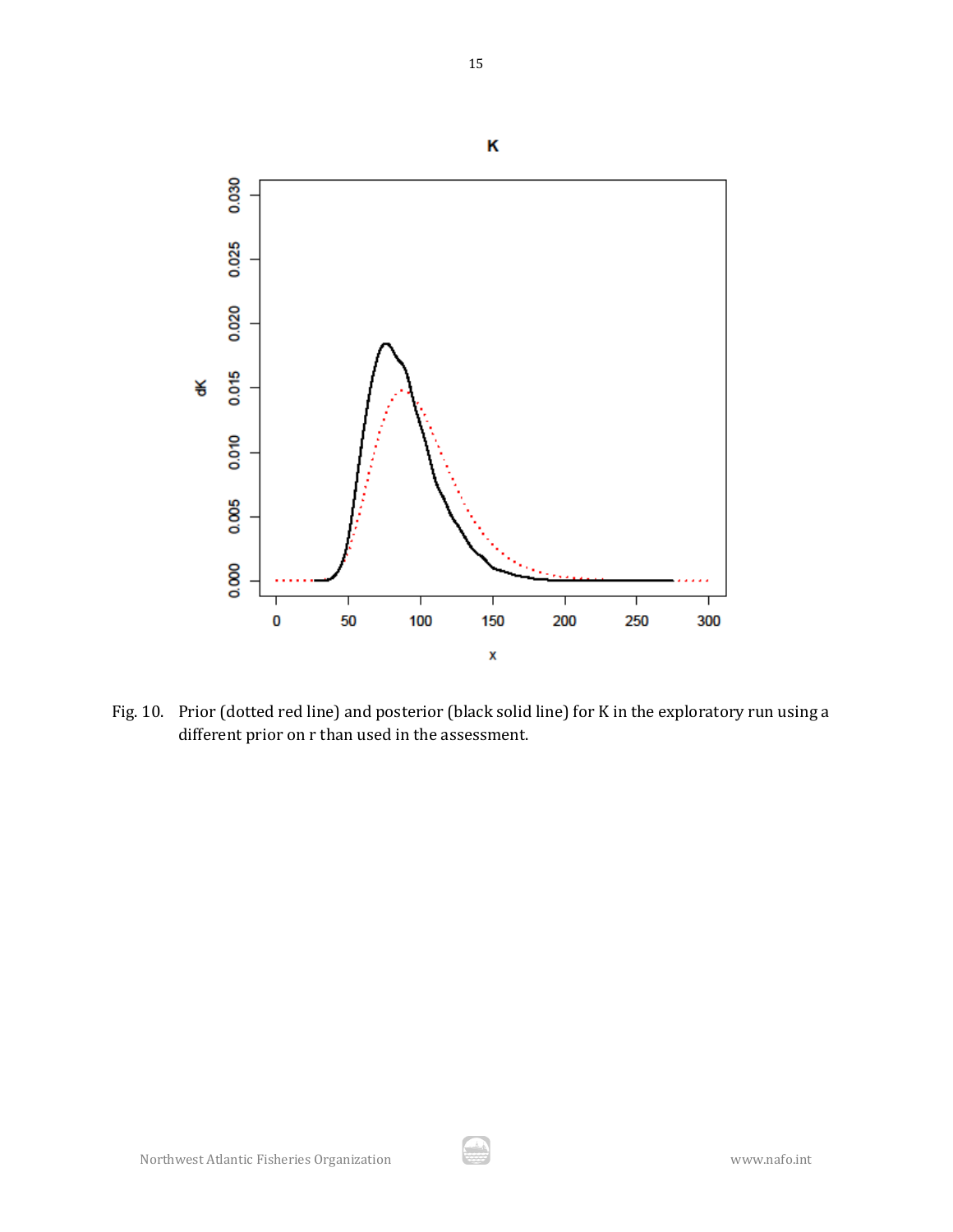

Fig. 11. Relative biomass (biomass divided by  $B_{MSY}$ ) for Div. 3NO witch flounder. The median with its 80th percent credible intervals are shown. The horizontal red dashed line is  $B_{lim}$  (30% B<sub>MSY</sub>).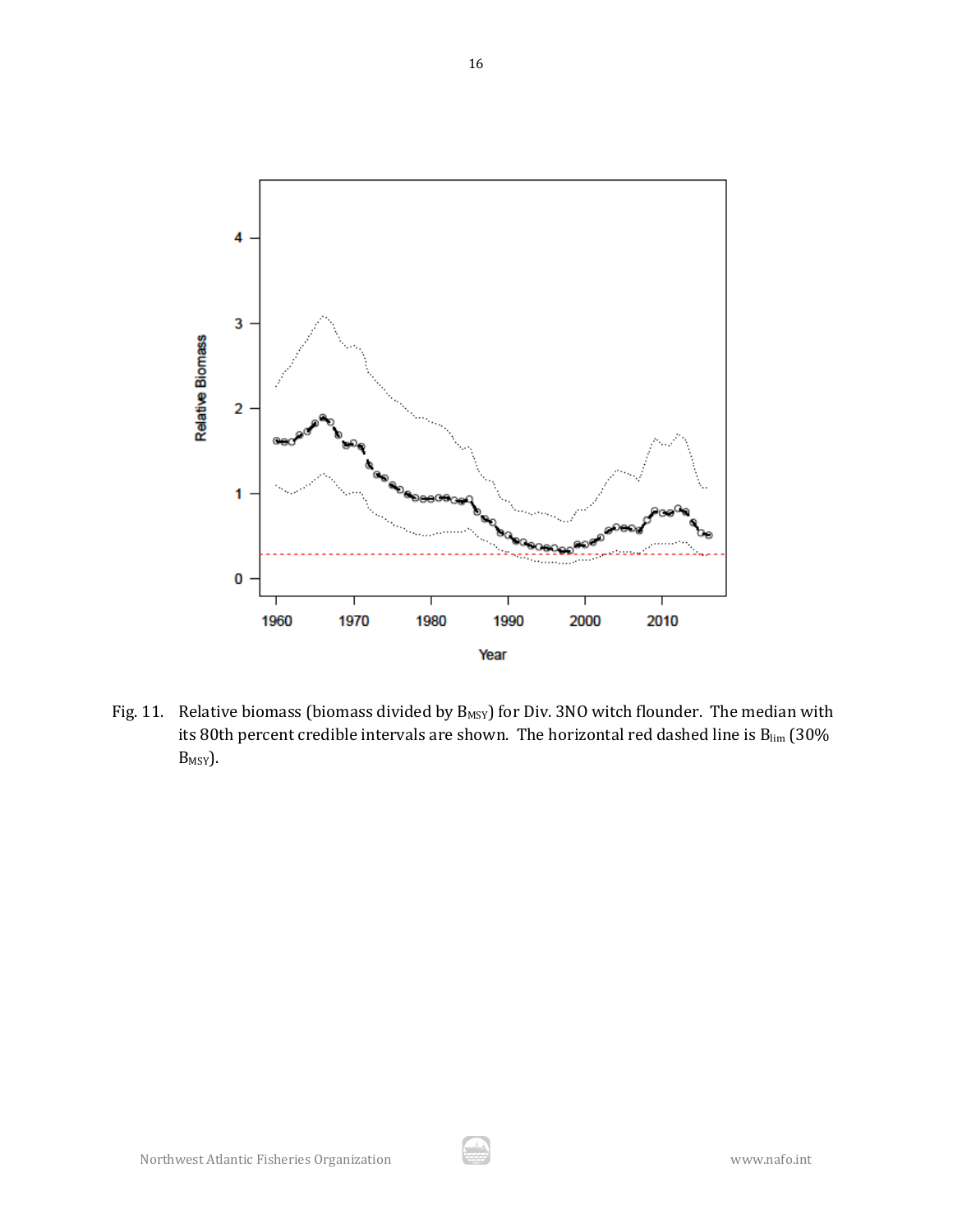

Fig. 12. Relative fishing mortality (fishing mortality divided by FMSY) for Div. 3NO witch flounder. The median with its 80th percent credible intervals are shown. The horizontal red dashed line is  $F_{\text{lim}}(F_{\text{MSY}})$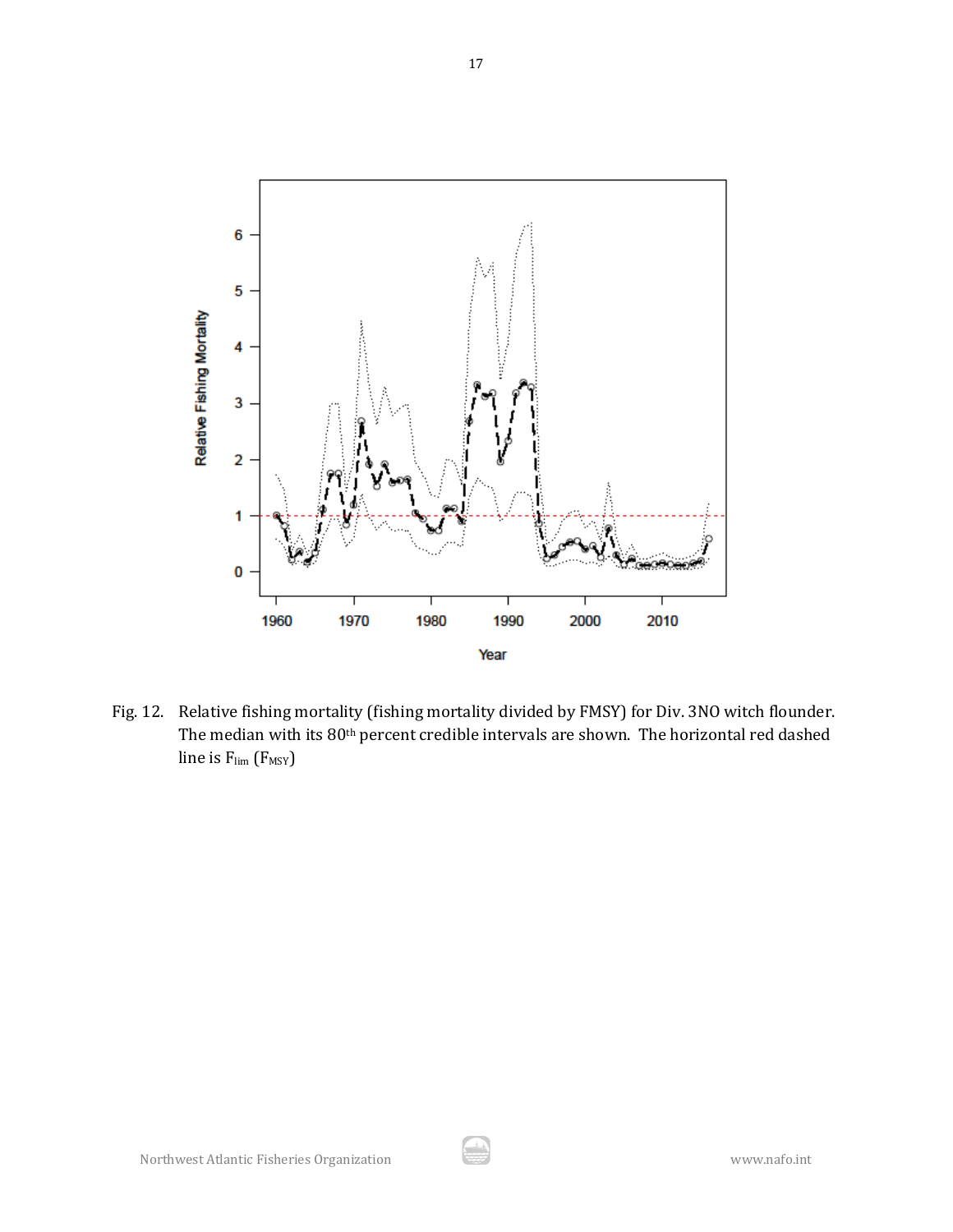## **Appendix 1**

**Convergence Diagnostics R**

SUMMARY STATISTICS:

===================

Bin size for calculating Batch SE and (Lag 1) ACF = 50

Chain: witchchain1

------------------

| Mean   | SD                 | Naive SE | MC Error        | <b>Batch SE</b> | <b>Batch ACF</b> | 0.025  | 0.975 MinIter MaxIter Sample<br>0.5           |
|--------|--------------------|----------|-----------------|-----------------|------------------|--------|-----------------------------------------------|
| 0.1592 | 0.0787             | 0.0011   | 0.00117         | 0.0012          | 0.0018           | 0.0622 | 0.1417 0.3697<br>4500 4500<br>$\mathbf{1}$    |
|        | Chain: witchchain2 |          |                 |                 |                  |        |                                               |
|        |                    |          |                 |                 |                  |        |                                               |
| Mean   | SD                 | Naive SE | <b>MC</b> Error | <b>Batch SE</b> | <b>Batch ACF</b> | 0.025  | 0.5<br>0.975 MinIter MaxIter Sample           |
| 0.1590 | 0.0784             | 0.0011   | 0.0012          | 0.0012          | $-0.0016$        | 0.0646 | 0.1411<br>0.3718<br>4500 4500<br>$\mathbf{1}$ |
|        | Chain: witchchain3 |          |                 |                 |                  |        |                                               |
|        |                    |          |                 |                 |                  |        |                                               |
| Mean   | SD                 | Naive SE | <b>MC</b> Error | <b>Batch SE</b> | <b>Batch ACF</b> | 0.025  | 0.5<br>0.975 MinIter MaxIter Sample           |
| 0.1615 | 0.0782             | 0.0011   | 0.0015          | 0.0015          | $-0.1064$        | 0.0629 | 0.1432 0.3725<br>4500 4500<br>1               |

BROOKS, GELMAN, AND RUBIN CONVERGENCE DIAGNOSTICS:

==================================================

Iterations used = 2251:4500

Potential Scale Reduction Factors

x

1.000415

Multivariate Potential Scale Reduction Factor = 1.000733

Corrected Scale Reduction Factors

Estimate 0.975

x 1.001366 1.003087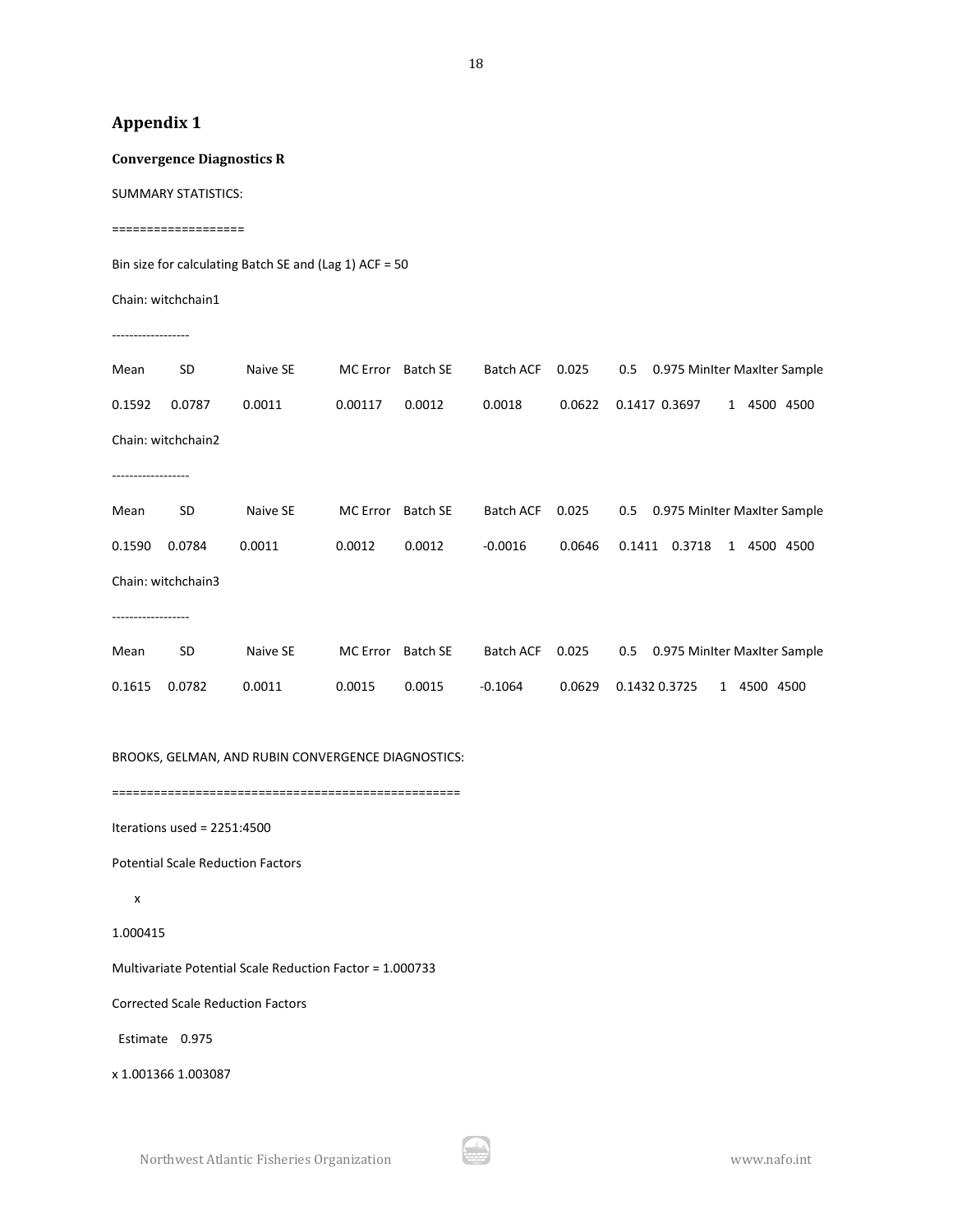### GEWEKE CONVERGENCE DIAGNOSTIC:

==============================

Fraction in first window = 0.1

Fraction in last window = 0.5

Chain: witchchain1

Z-Score 0.2830719

p-value 0.7771217

Chain: witchchain2

Z-Score -0.8856289

p-value 0.3758176

Chain: witchchain3

Z-Score 0.6186867

p-value 0.5361228

19

A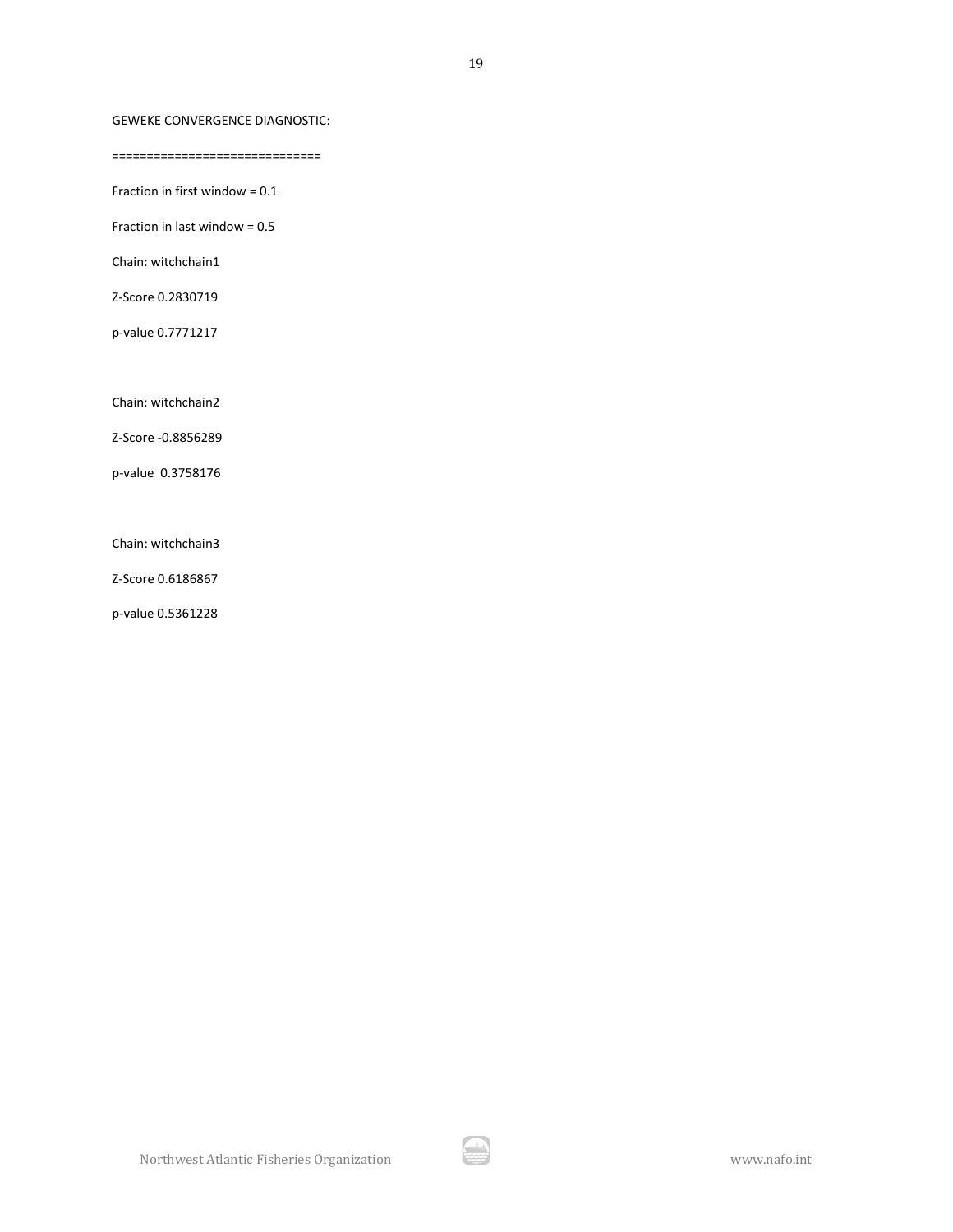

# Gelman & Rubin Shrink Factors

Sampler Lag-Autocorrelations

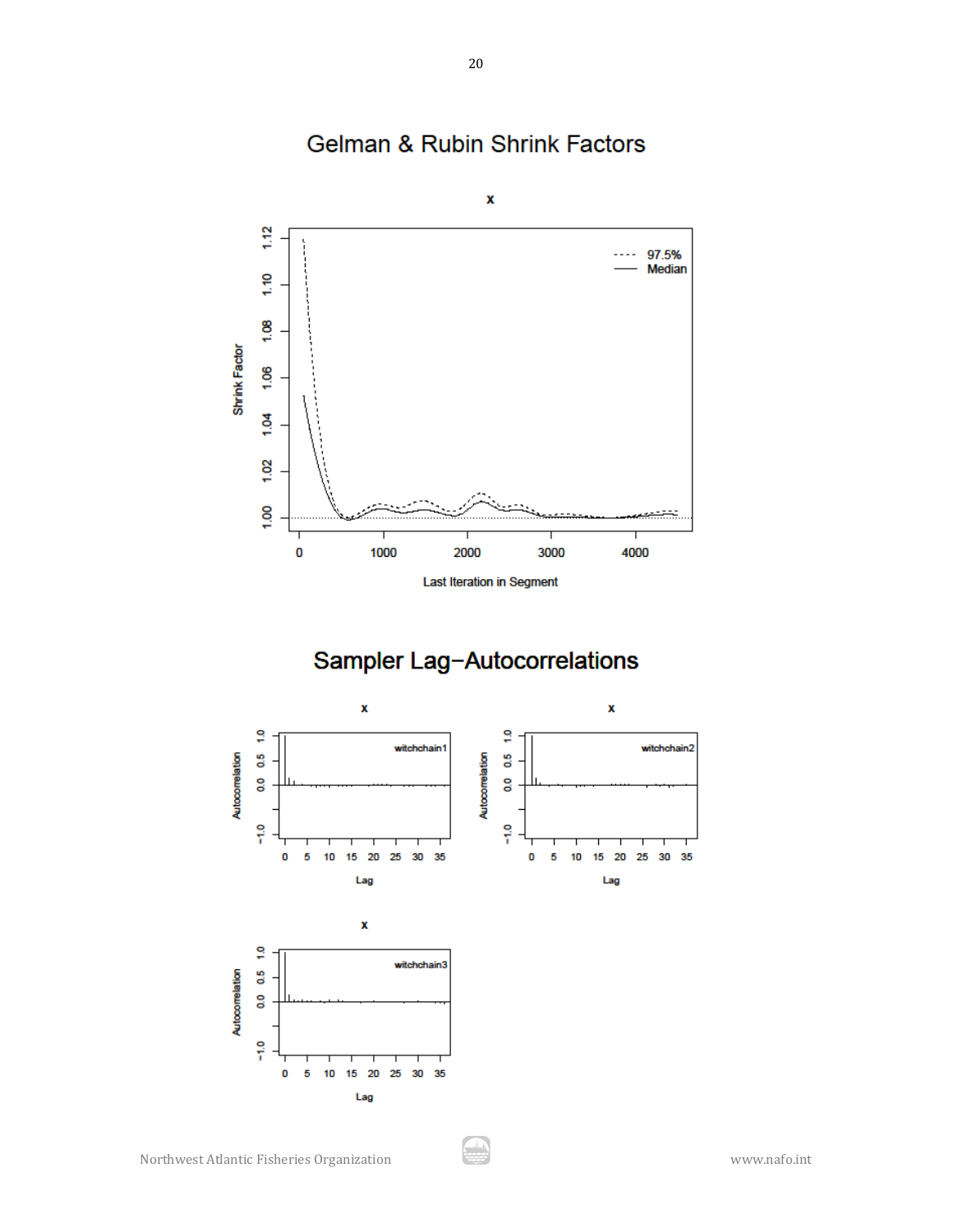# **Estimated Posterior Density**



Sampler Running Mean

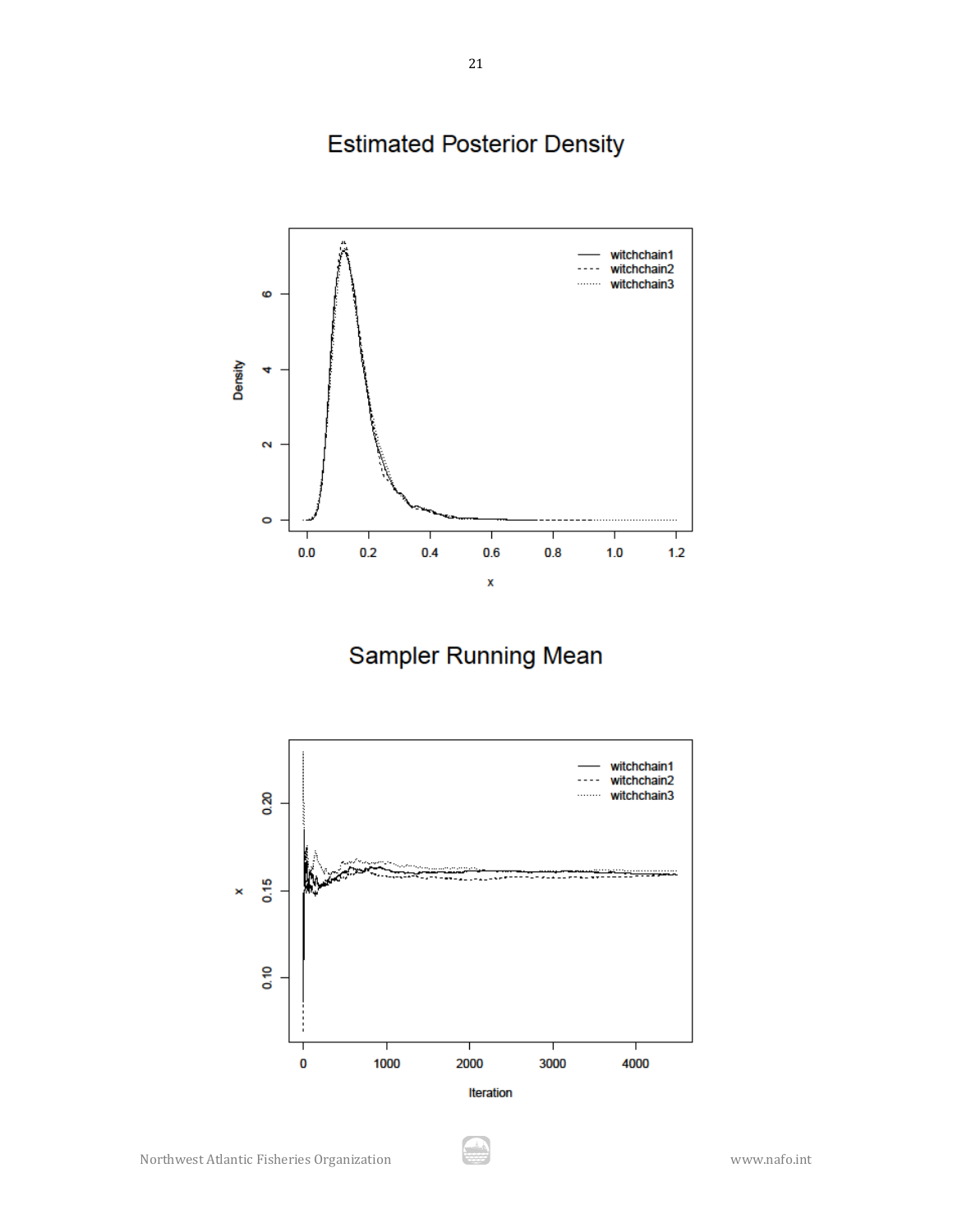### **Convergence Diagnostics K**

SUMMARY STATISTICS:

===================

Bin size for calculating Batch SE and (Lag 1) ACF = 50

Chain: witchchain1

------------------

| Mean | - SD- |                                          | Naive SE MC Error Batch SE Batch ACF |         | 0.025 0.5 0.975 |                          | Miniter Maxiter Sample |      |        |
|------|-------|------------------------------------------|--------------------------------------|---------|-----------------|--------------------------|------------------------|------|--------|
|      |       | 103.1192 27.3046  0.4070  0.3867  0.4775 |                                      | -0.1392 |                 | 59.3995 99.98 164.8525 1 |                        | 4500 | - 4500 |

Chain: witchchain2

------------------

Mean SD Naive SE MC Error Batch SE Batch ACF 0.025 0.5 0.975 MinIter MaxIter Sample 103.6034 26.7594 0.3989 0.4170 0.4567 -0.0170 60.38 100.5 162.505 1 4500 4500 Chain: witchchain3

------------------

| Mean | - SD- |                                              | Naive SE MC Error Batch SE Batch ACF | 0.025   0.5   0.975 |                          | Miniter Maxiter Sample |
|------|-------|----------------------------------------------|--------------------------------------|---------------------|--------------------------|------------------------|
|      |       | 102.763 27.2099 0.4056 0.5198 0.5029 -0.1019 |                                      |                     | 59.3847 99.58 166.1575 1 | 4500 4500              |

BROOKS, GELMAN, AND RUBIN CONVERGENCE DIAGNOSTICS:

==================================================

Iterations used = 2251:4500

Potential Scale Reduction Factors

```
 x
```
0.9999686

Multivariate Potential Scale Reduction Factor = 1.000064

Corrected Scale Reduction Factors

Estimate 0.975

x 1.000029 1.000542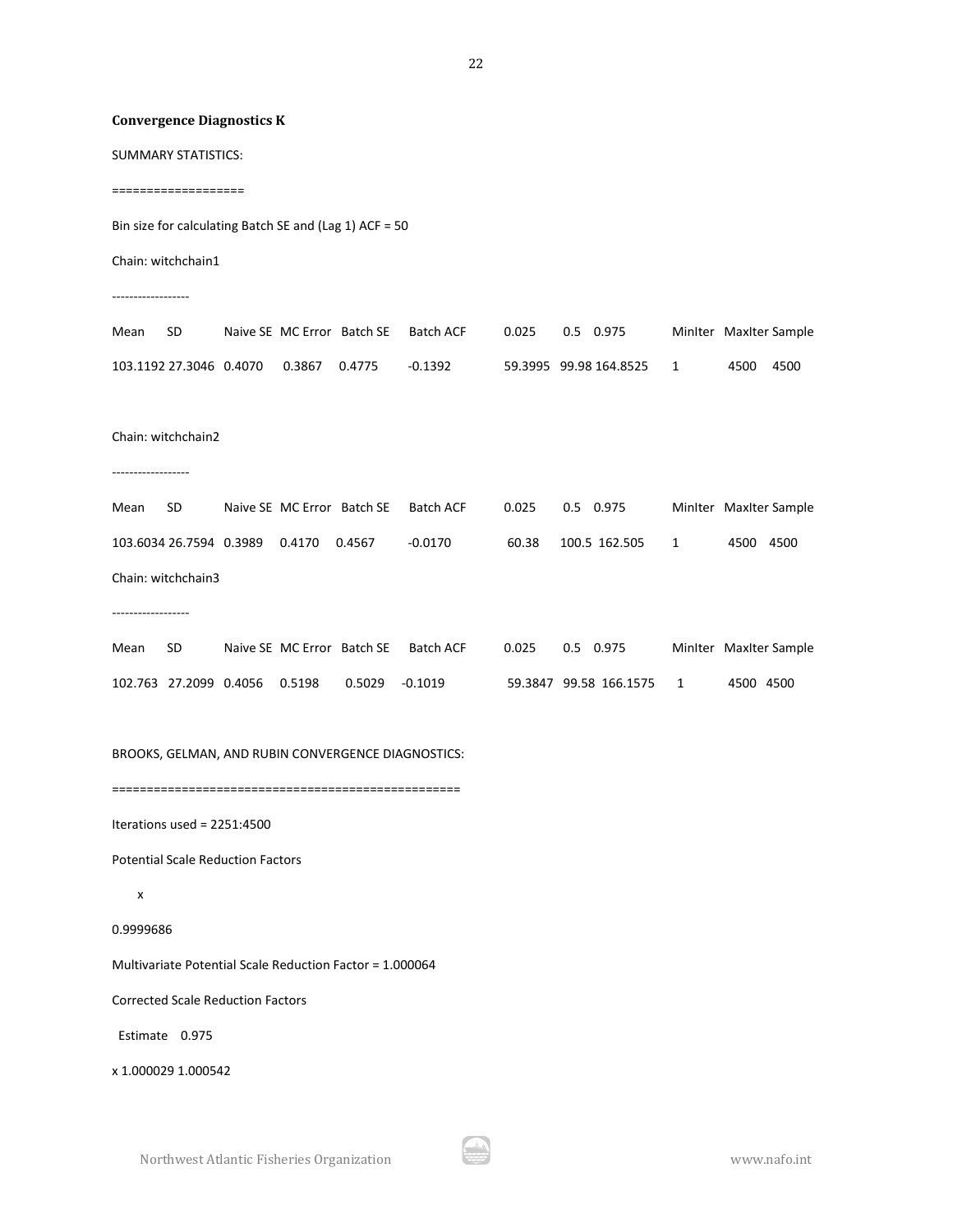### GEWEKE CONVERGENCE DIAGNOSTIC:

==============================

Fraction in first window = 0.1

Fraction in last window = 0.5

Chain: witchchain1

Z-Score 0.01764682

p-value 0.98592061

Chain: witchchain2

Z-Score 0.3674018

p-value 0.7133194

Chain: witchchain3

Z-Score -0.5179610

p-value 0.6044855

الكار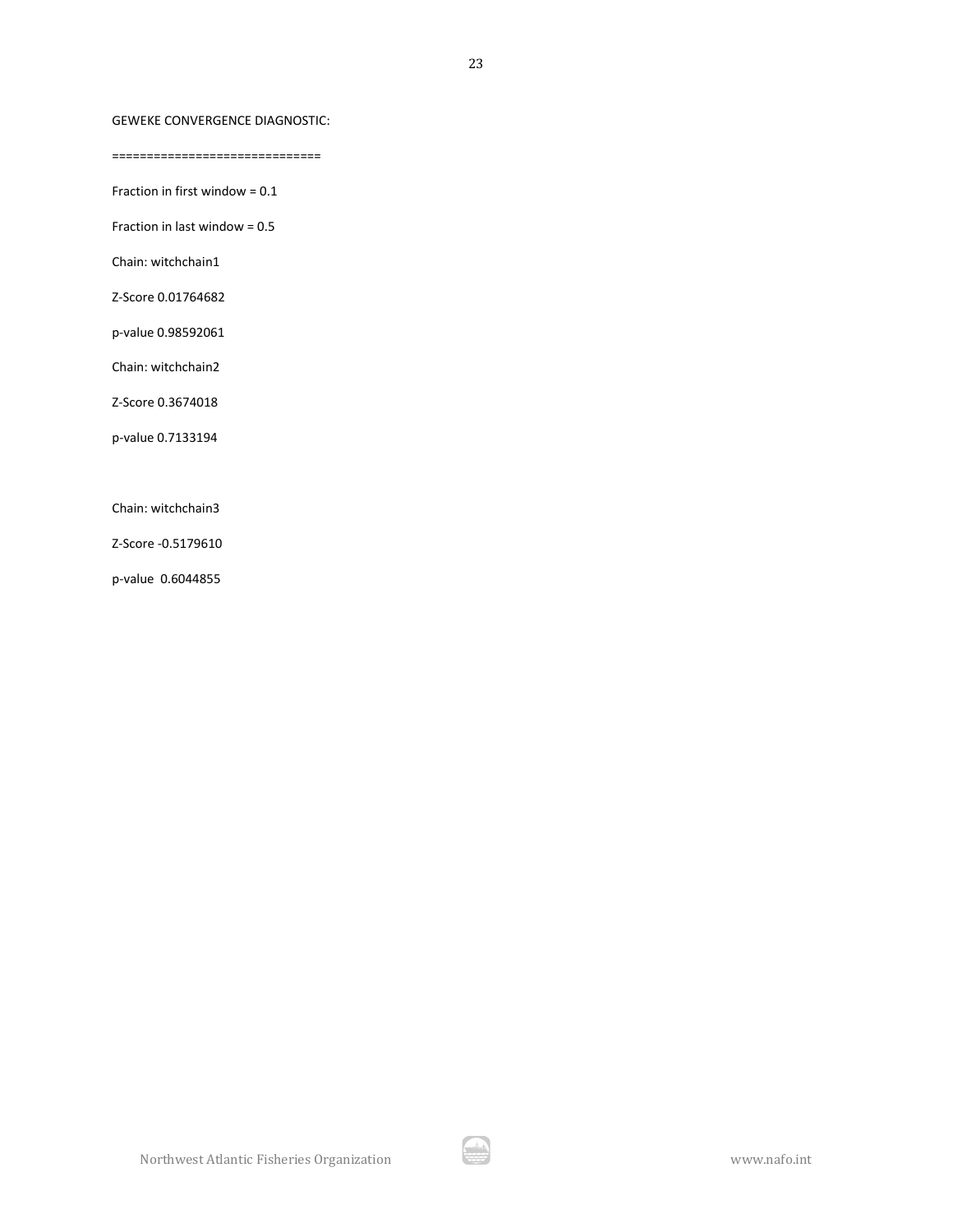

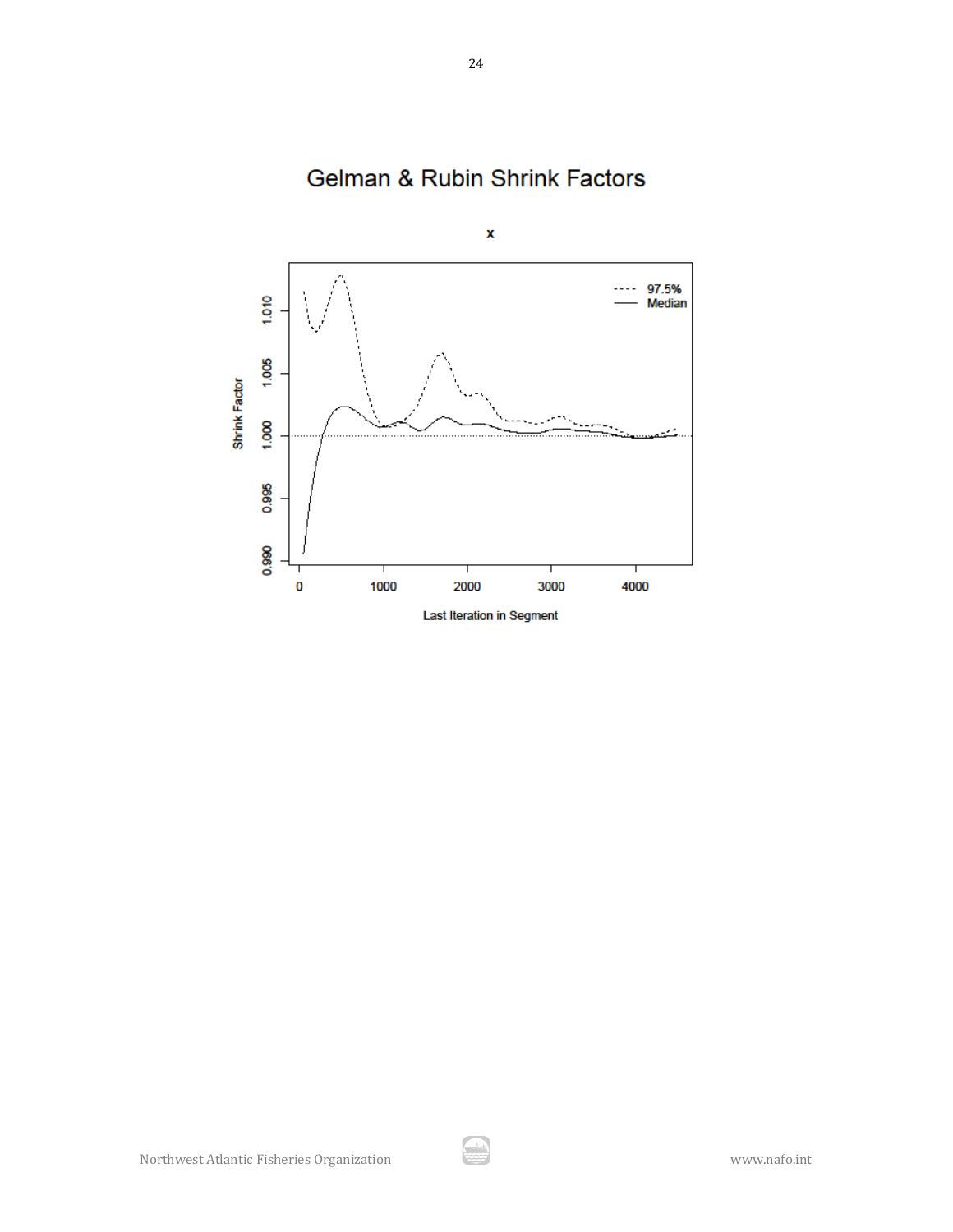

# Sampler Lag-Autocorrelations

# **Estimated Posterior Density**

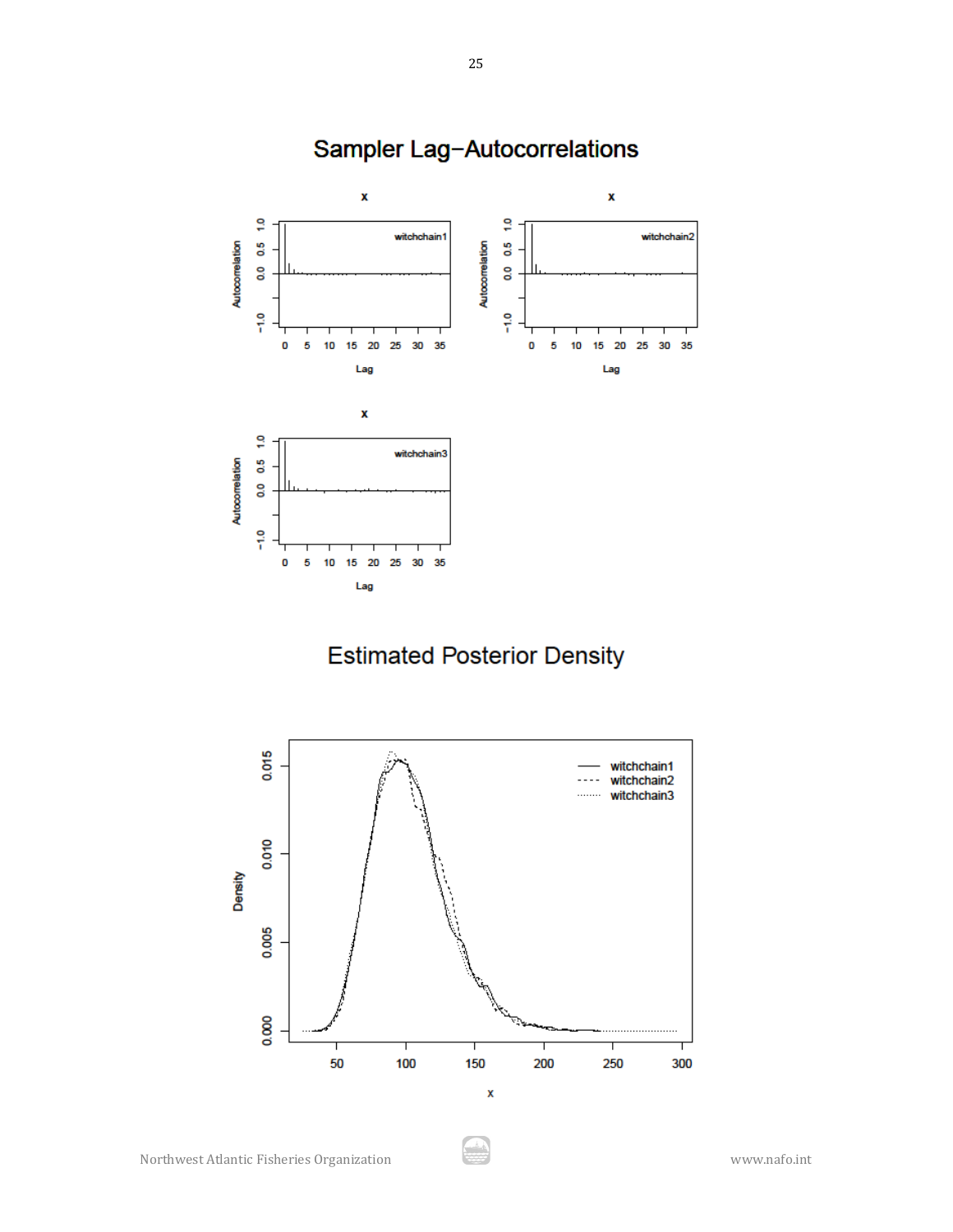Sampler Running Mean

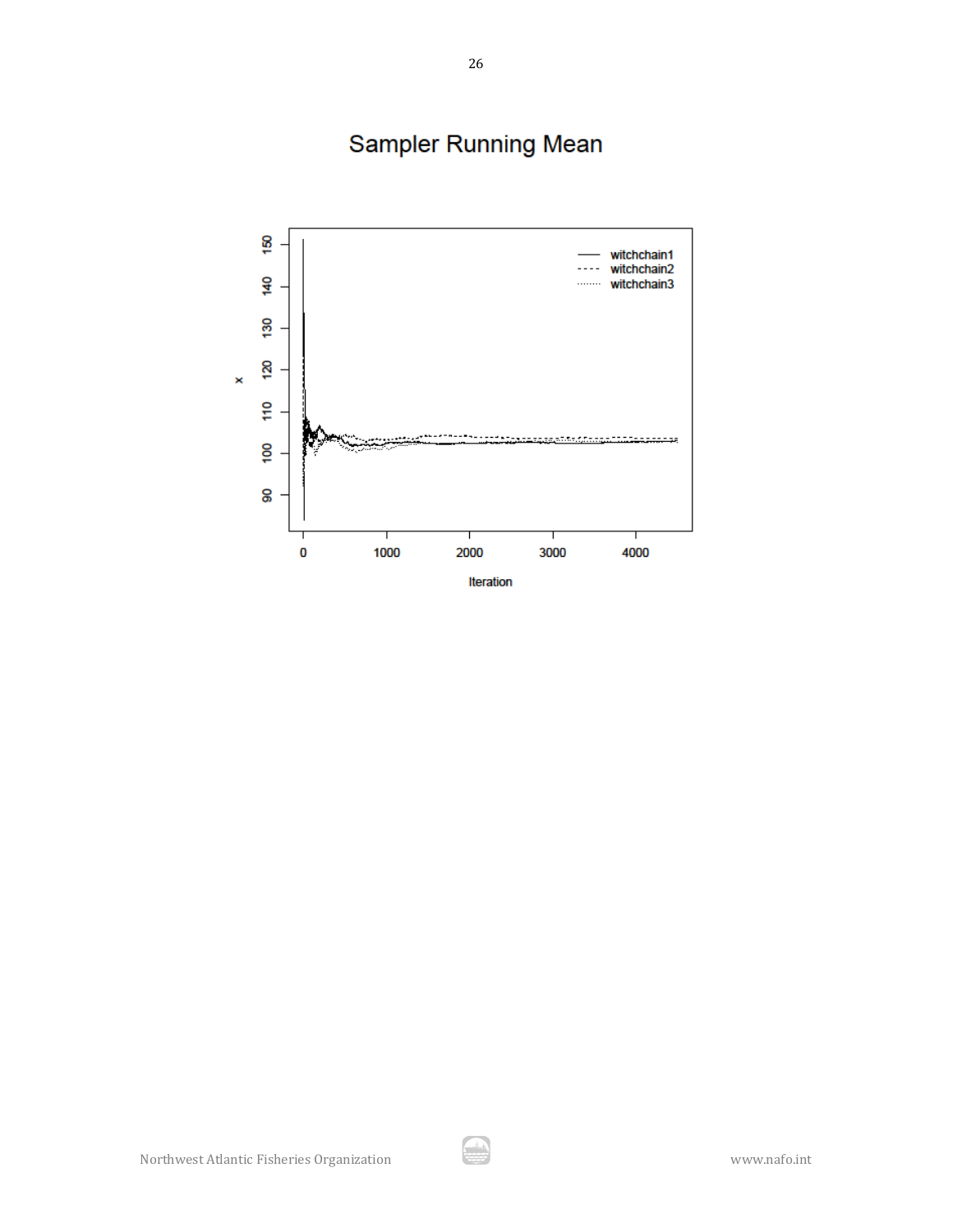#### **Convergence Diagnostics Sigma**

SUMMARY STATISTICS:

===================

Bin size for calculating Batch SE and (Lag 1) ACF = 50

Chain: witchchain1

------------------

Mean SD Naive SE MC Error Batch SE Batch ACF 0.025 0.5 0.975 MinIter MaxIter Sample 0.2221545 0.08734775 0.001302103 0.001652874 0.00137509 -0.0149078 0.06645075 0.21695 0.4086525 1 4500 4500

#### Chain: witchchain2

------------------

Mean SD Naive SE MC Error Batch SE Batch ACF 0.025 0.5 0.975 MinIter MaxIter Sample

0.218512 0.08591399 0.00128073 0.001465643 0.001410811 0.0762038 0.06753875 0.21185 0.4091 1 4500 4500

Chain: witchchain3

------------------

```
Mean SD Naive SE MC Error Batch SE Batch ACF 0.025 0.5 0.975 MinIter MaxIter Sample
0.2218868 0.08740085 0.001302895 0.001467042 0.001359817 0.006826789 0.07119625 0.2141 0.411505 1 4500 4500
BROOKS, GELMAN, AND RUBIN CONVERGENCE DIAGNOSTICS:
```

```
==================================================
```
Iterations used = 2251:4500

Potential Scale Reduction Factors

x

1.000623

Multivariate Potential Scale Reduction Factor = 1.001045

Corrected Scale Reduction Factors

Estimate 0.975

x 1.000947 1.003219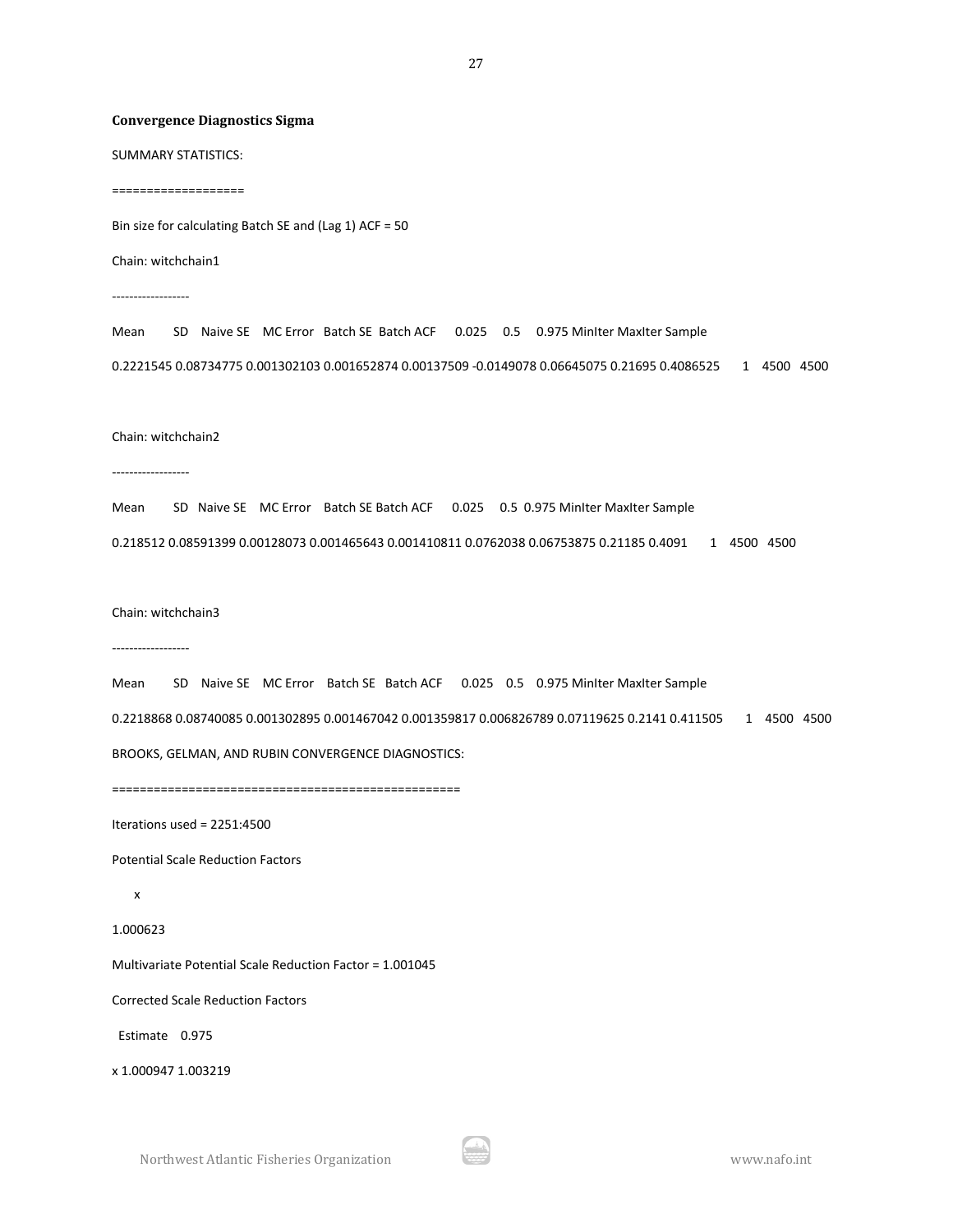### GEWEKE CONVERGENCE DIAGNOSTIC:

==============================

Fraction in first window = 0.1

Fraction in last window = 0.5

Chain: witchchain1

Z-Score 0.3695771

p-value 0.7116976

Chain: witchchain2

Z-Score 0.8468539

p-value 0.3970765

Chain: witchchain3

Z-Score 0.8474821

p-value 0.3967264

A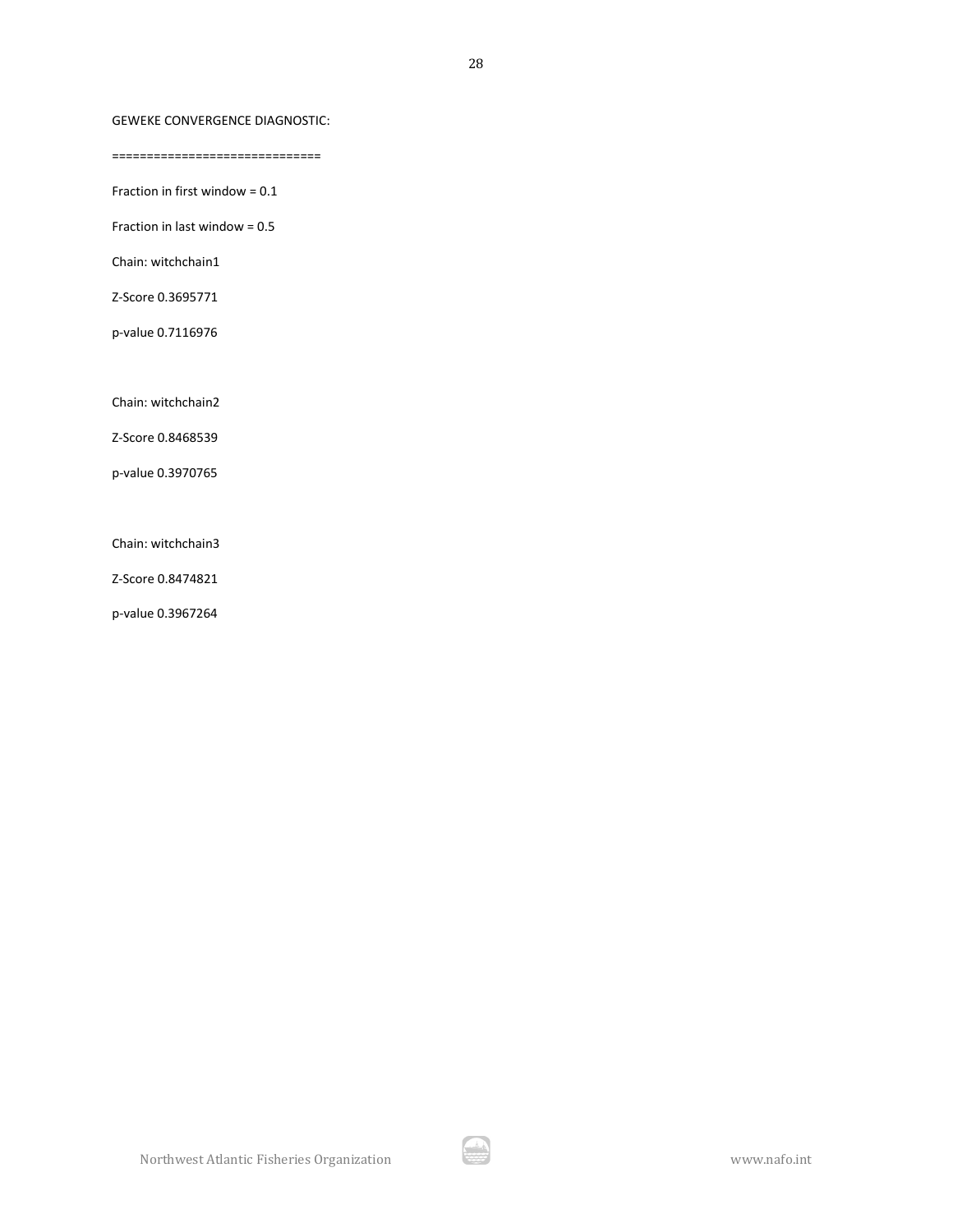

Gelman & Rubin Shrink Factors

Last Iteration in Segment

# Sampler Lag-Autocorrelations



يش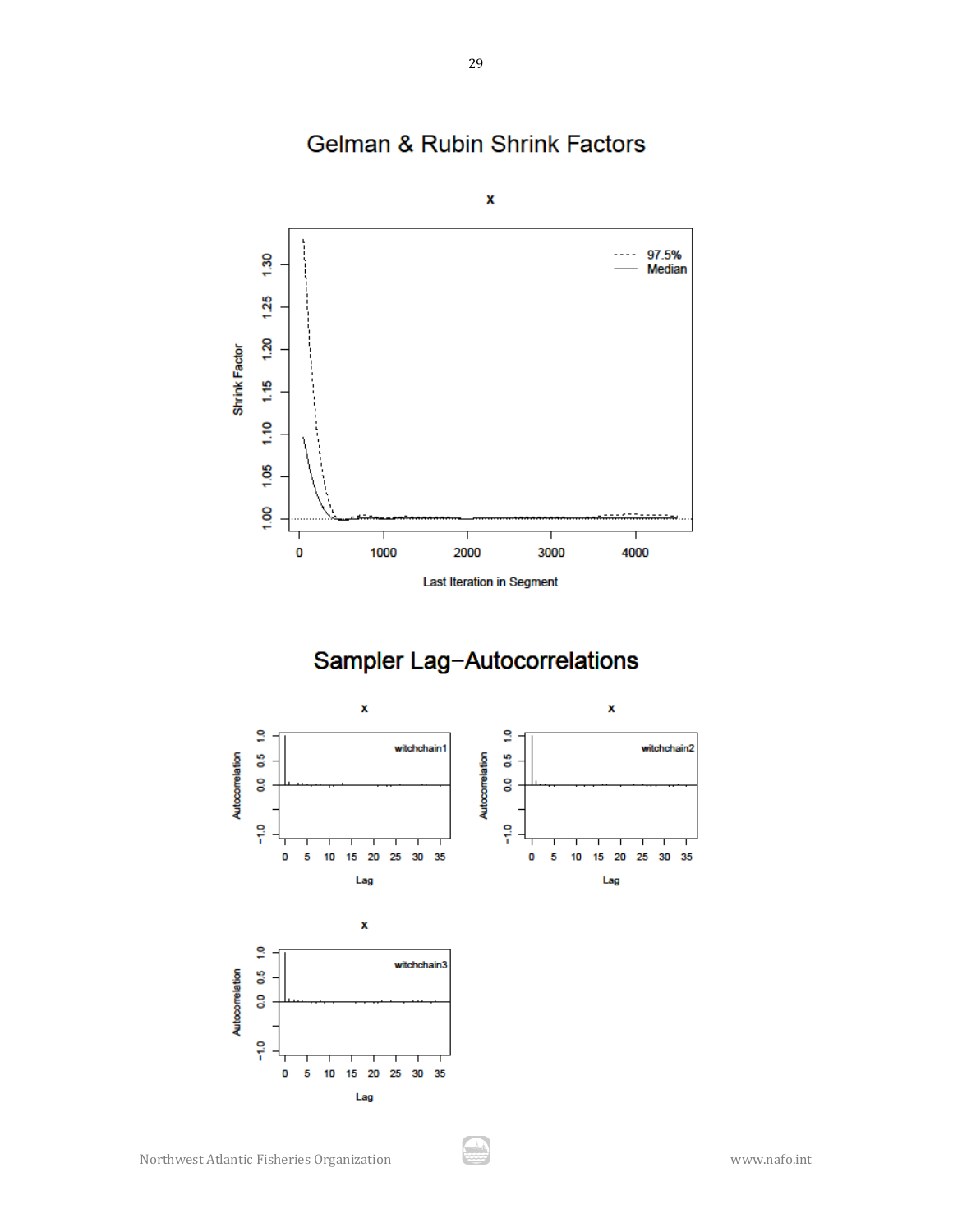**Estimated Posterior Density** 



Sampler Running Mean



Å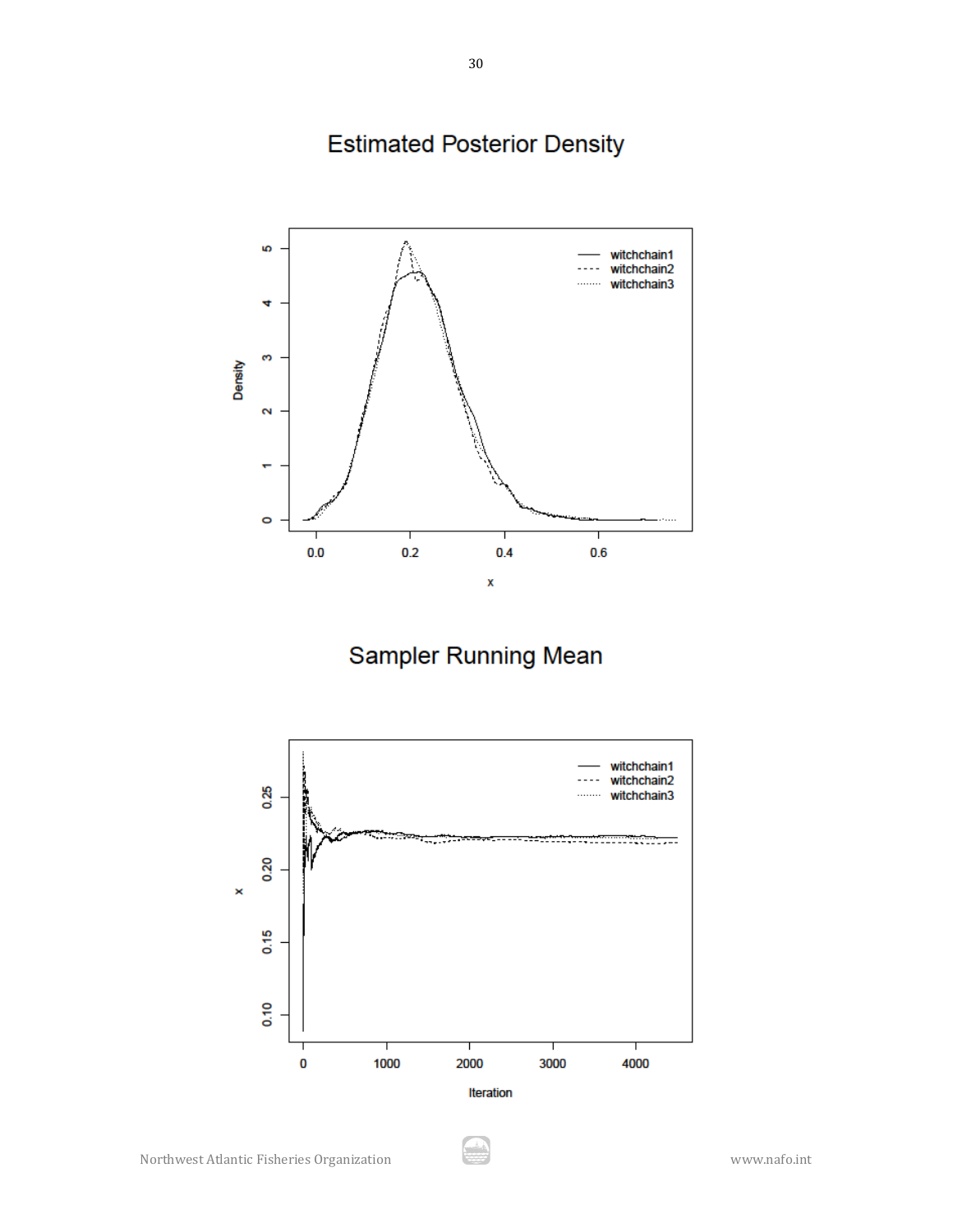#### **Convergence Diagnostics q spring late**

SUMMARY STATISTICS:

===================

Bin size for calculating Batch SE and (Lag 1) ACF = 50

Chain: witchchain1

------------------

Mean SD Naive SE MC Error Batch SE Batch ACF 0.025 0.5 0.975 MinIter MaxIter Sample x0.3271142 0.1168771 0.001742301 0.002228284 0.002120305 0.005584839 0.1549475 0.3089 0.609035 1 4500 4500

#### Chain: witchchain2

------------------

Mean SD Naive SE MC Error Batch SE Batch ACF 0.025 0.5 0.975 MinIter MaxIter Sample

0.3247195 0.118428 0.00176542 0.002036882 0.002099451 -0.01627699 0.152995 0.307 0.60365 1 4500 4500

Chain: witchchain3

------------------

Mean SD Naive SE MC Error Batch SE Batch ACF 0.025 0.5 0.975 MinIter MaxIter Sample

0.3270732 0.1204551 0.001795638 0.002951737 0.00243572 -0.06470403 0.1518 0.3085 0.6074775 1 4500 4500

BROOKS, GELMAN, AND RUBIN CONVERGENCE DIAGNOSTICS:

==================================================

Iterations used = 2251:4500

Potential Scale Reduction Factors

x

1.001169

Multivariate Potential Scale Reduction Factor = 1.001863

Corrected Scale Reduction Factors

Estimate 0.975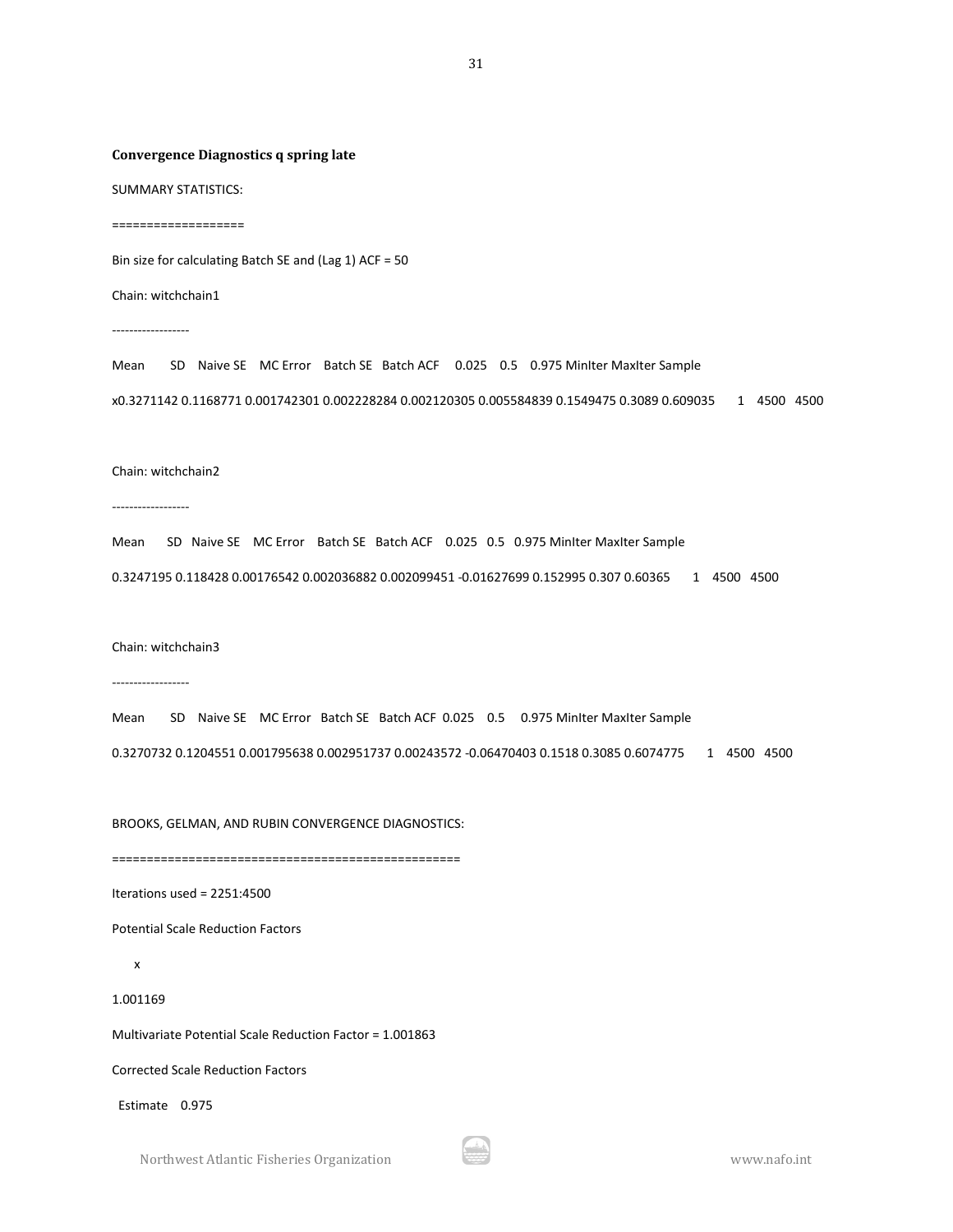x 1.001255 1.004987

### GEWEKE CONVERGENCE DIAGNOSTIC:

==============================

Fraction in first window = 0.1

Fraction in last window = 0.5

Chain: witchchain1

Z-Score 0.5657671

p-value 0.5715521

Chain: witchchain2

Z-Score 1.81988475

p-value 0.06877656

Chain: witchchain3

Z-Score 1.1193533

p-value 0.2629894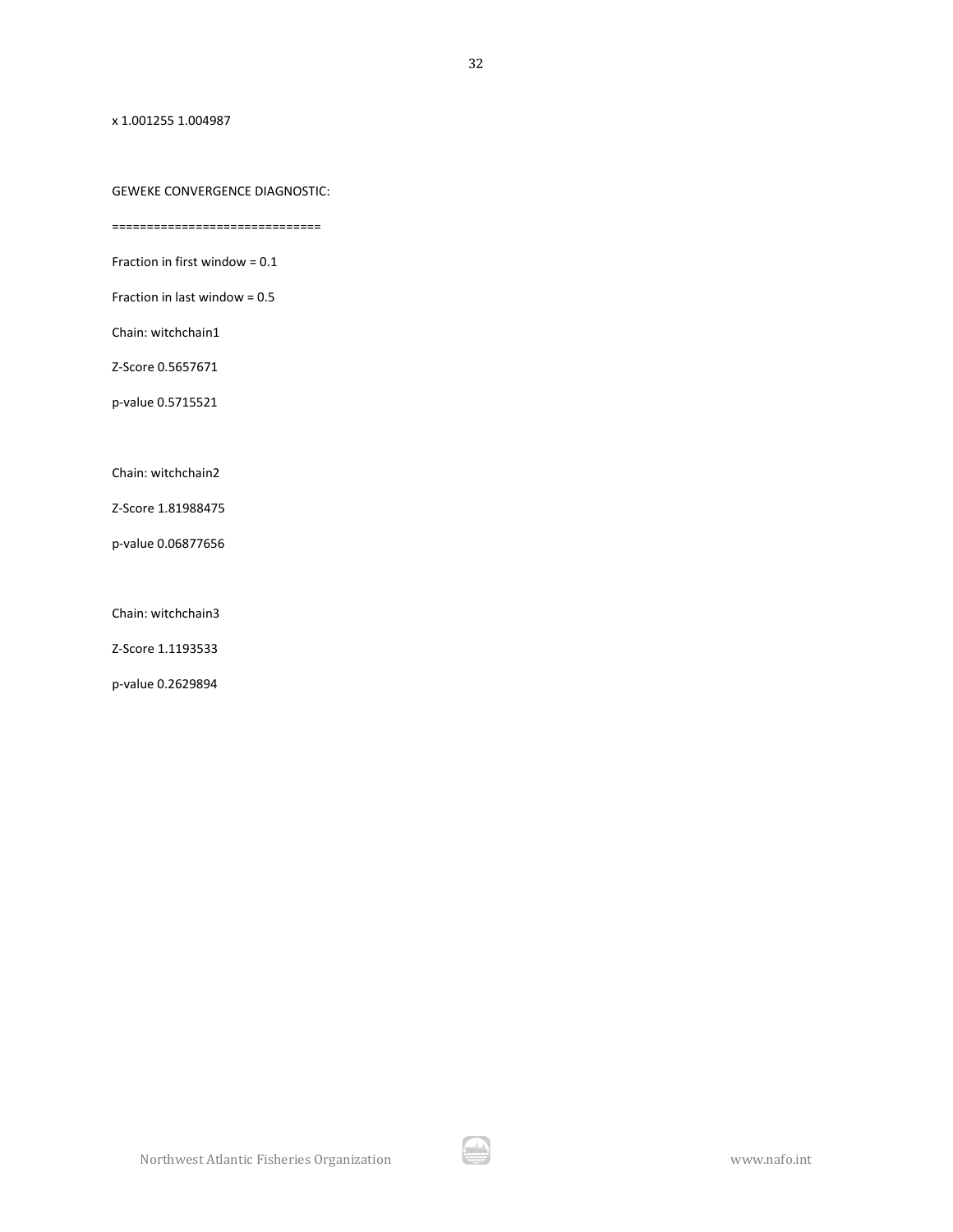

# Gelman & Rubin Shrink Factors

Sampler Lag-Autocorrelations

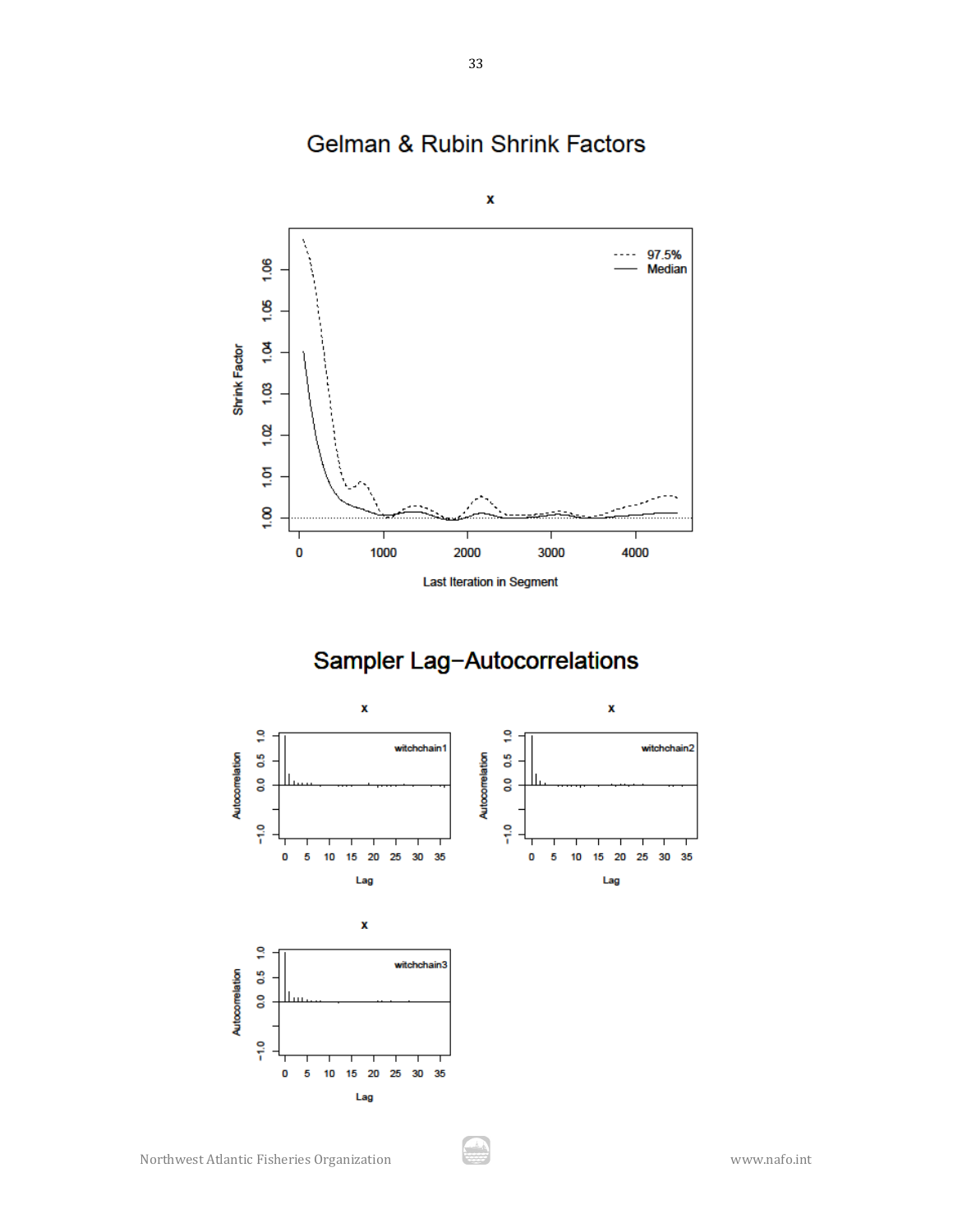**Estimated Posterior Density** 



Sampler Running Mean



Å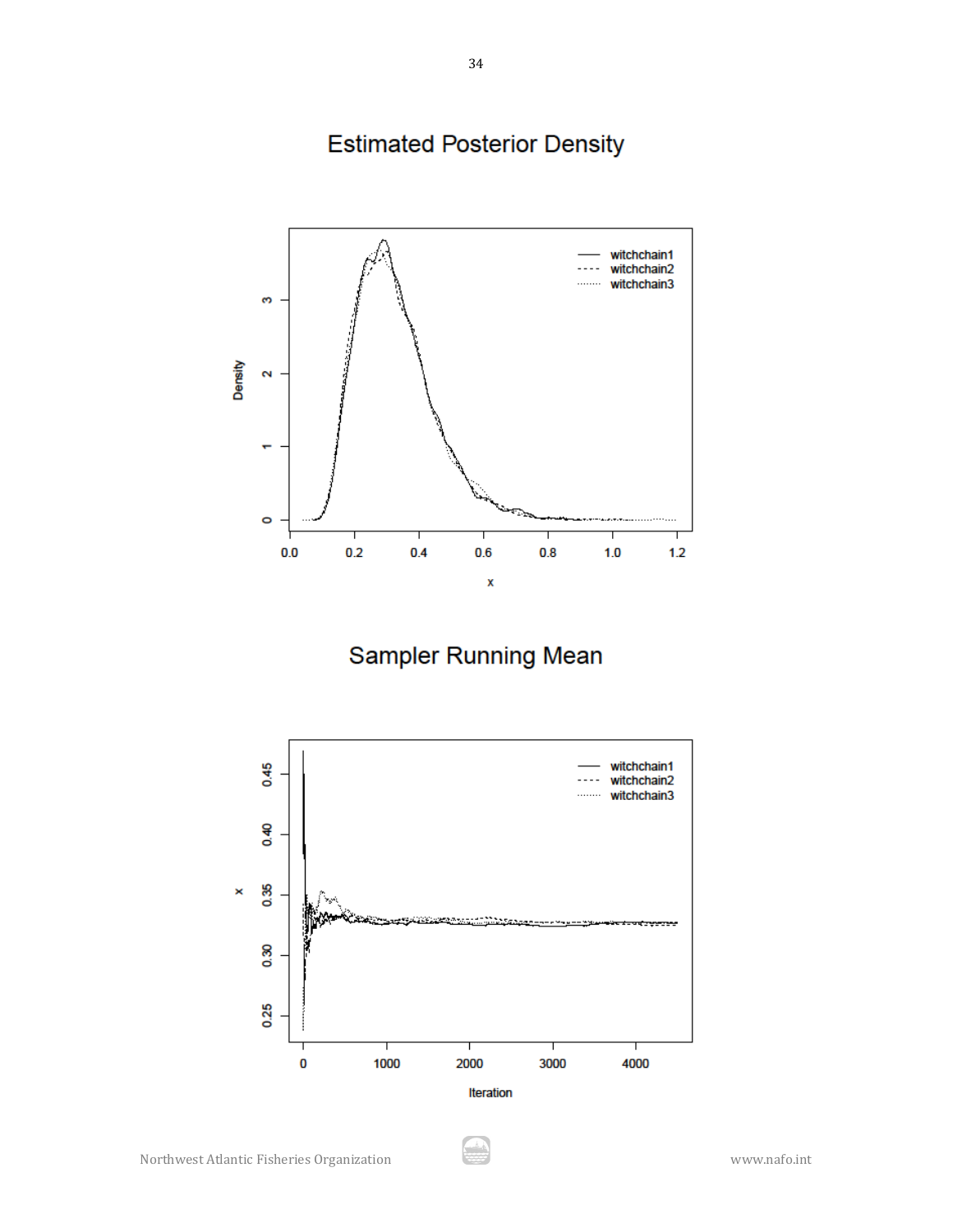#### **Convergence Diagnostics q spring early**

SUMMARY STATISTICS:

===================

Bin size for calculating Batch SE and (Lag 1) ACF = 50

Chain: witchchain1

------------------

Mean SD Naive SE MC Error Batch SE Batch ACF 0.025 0.5 0.975 MinIter MaxIter Sample 0.431606 0.1489472 0.002220374 0.002451124 0.002435754 0.006499718 0.2219475 0.409 0.7645575 1 4500 4500

Chain: witchchain2

------------------

Mean SD Naive SE MC Error Batch SE Batch ACF 0.025 0.5 0.975 MinIter MaxIter Sample

0.4306661 0.1449903 0.002161388 0.002354234 0.002116227 0.0605492 0.2233 0.4067 0.7781675 1 4500 4500

Chain: witchchain3

------------------

Mean SD Naive SE MC Error Batch SE Batch ACF 0.025 0.5 0.975 MinIter MaxIter Sample 0.4300649 0.1399443 0.002086166 0.002214821 0.002285665 -0.03194471 0.2283475 0.4073 0.7823325 1 4500 4500

BROOKS, GELMAN, AND RUBIN CONVERGENCE DIAGNOSTICS:

==================================================

Iterations used = 2251:4500

Potential Scale Reduction Factors

x

1.0001

Multivariate Potential Scale Reduction Factor = 1.000261

Corrected Scale Reduction Factors

Estimate 0.975

x 1.002095 1.002972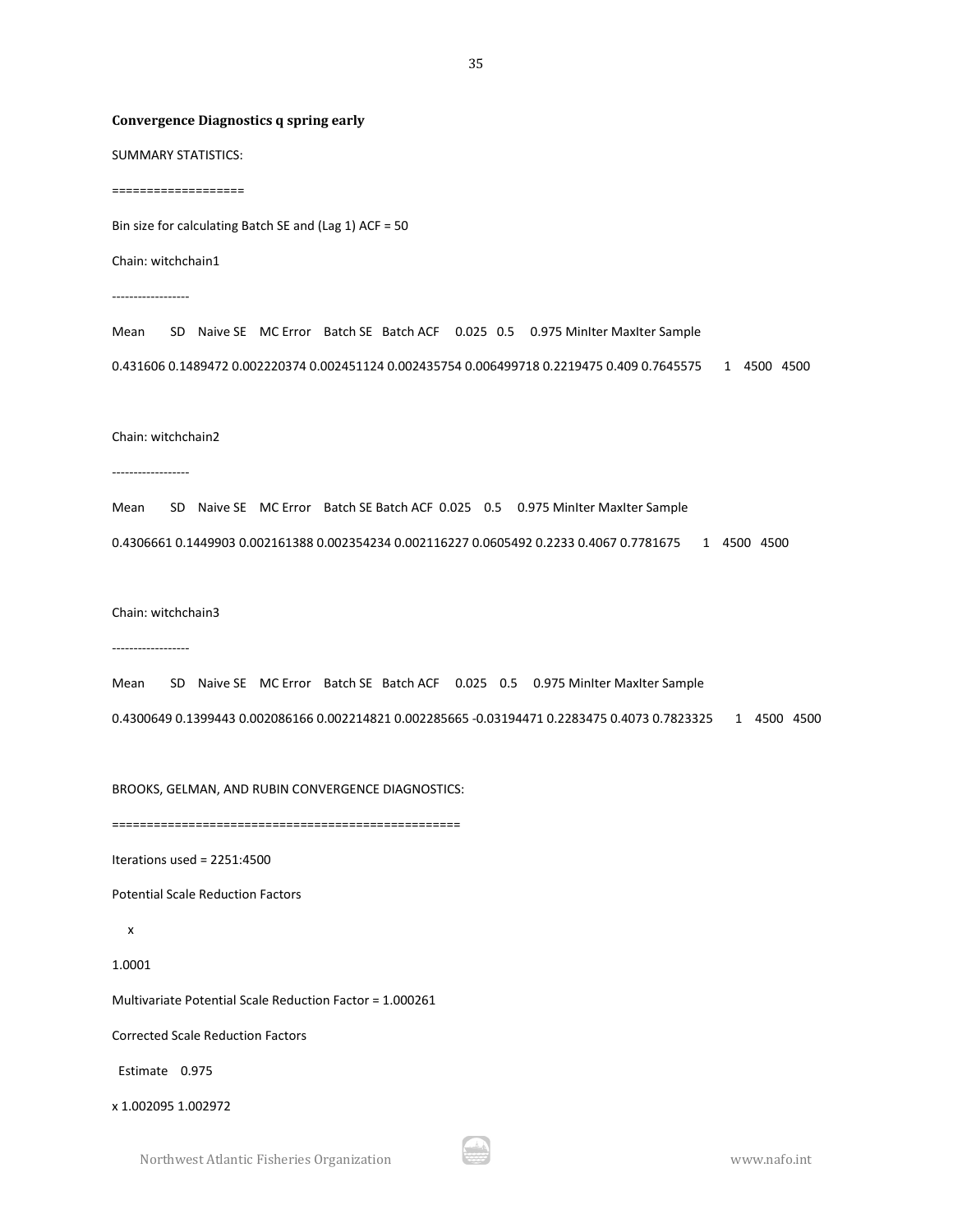#### GEWEKE CONVERGENCE DIAGNOSTIC:

==============================

Fraction in first window = 0.1

Fraction in last window = 0.5

Chain: witchchain1

Z-Score 1.0100475

p-value 0.3124725

Chain: witchchain2

Z-Score 1.0554567

p-value 0.2912165

Chain: witchchain3

Z-Score 1.71365551

p-value 0.08659201

A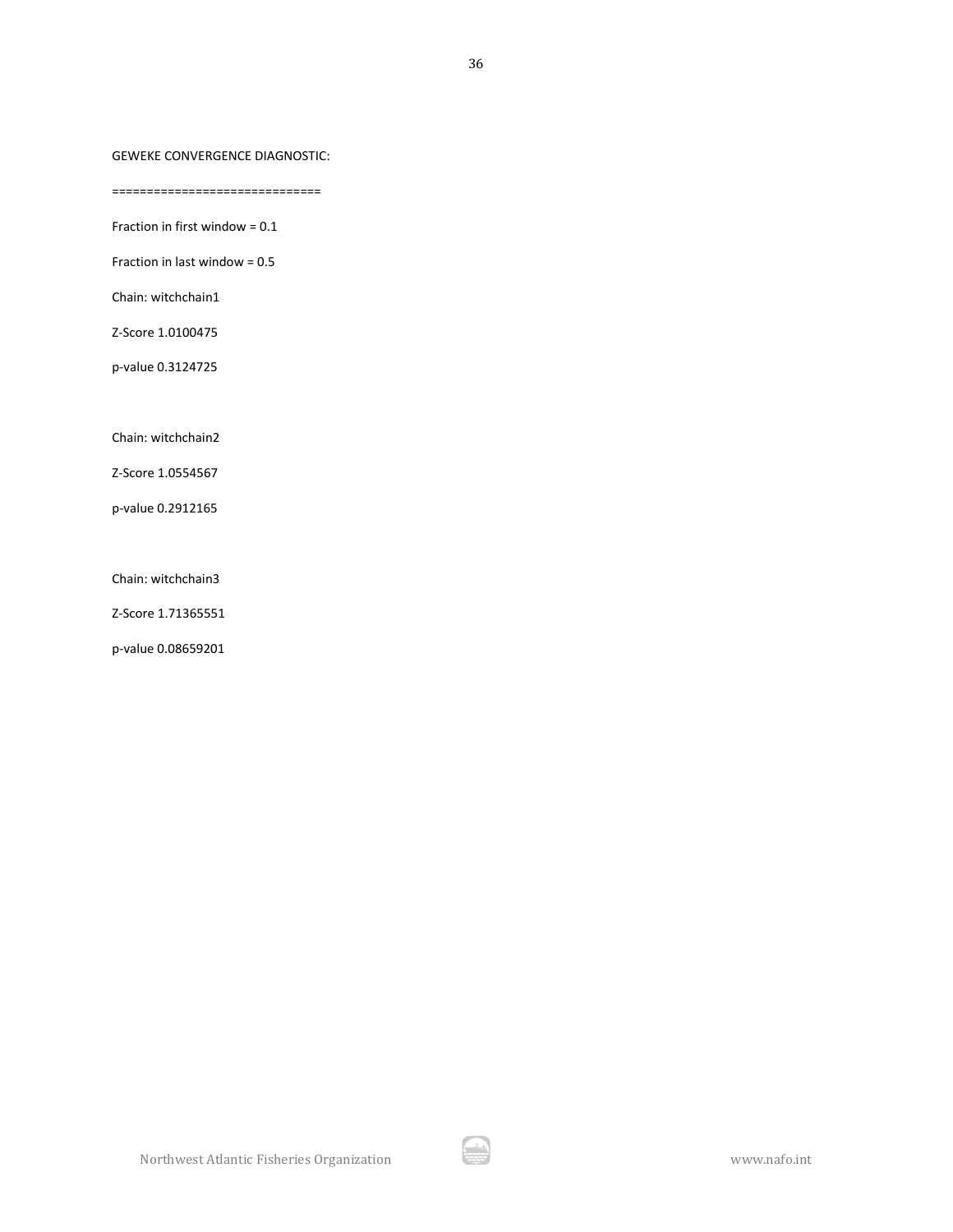

# Gelman & Rubin Shrink Factors

Sampler Lag-Autocorrelations

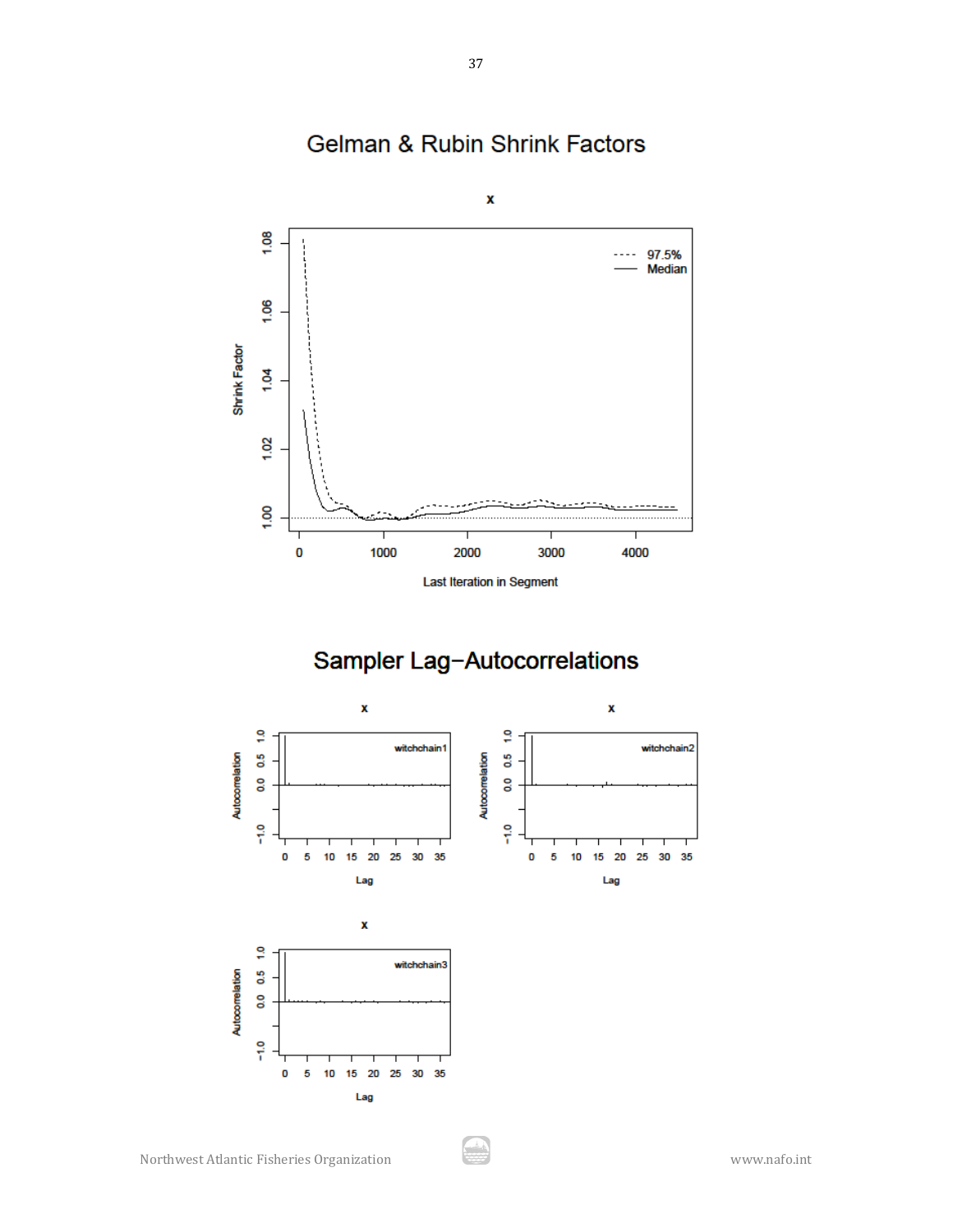# **Estimated Posterior Density**



Sampler Running Mean



يش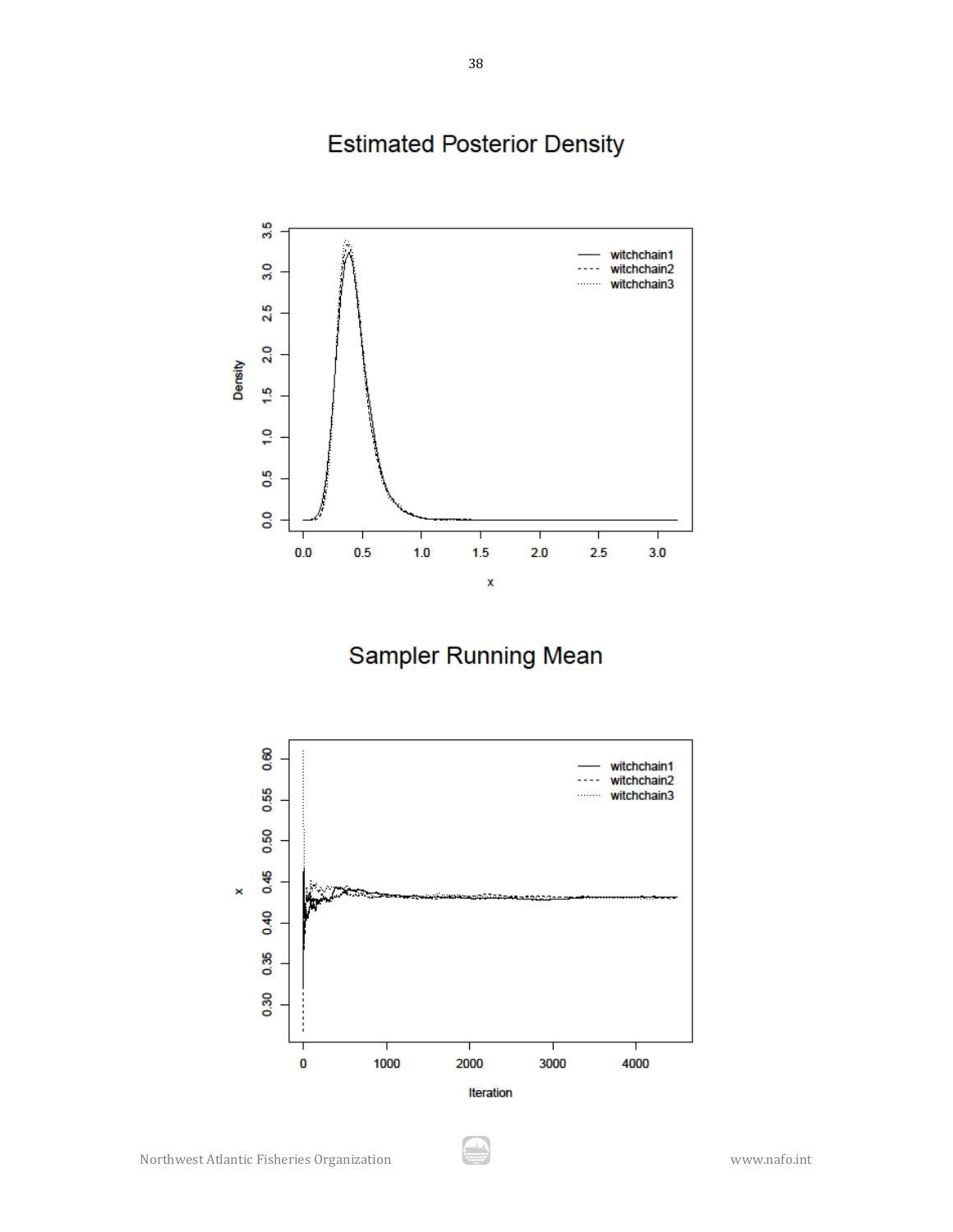#### **Convergence Diagnostics q fall**

SUMMARY STATISTICS:

===================

Bin size for calculating Batch SE and (Lag 1) ACF = 50

Chain: witchchain1

------------------

Mean SD Naive SE MC Error Batch SE Batch ACF 0.025 0.5 0.975 MinIter MaxIter Sample 0.4948816 0.1757207 0.00261949 0.003315976 0.003210778 0.02330467 0.2334475 0.4671 0.914625 1 4500 4500 Chain: witchchain2

------------------

Mean SD Naive SE MC Error Batch SE Batch ACF 0.025 0.5 0.975 MinIter MaxIter Sample 0.49142 0.1767507 0.002634844 0.003205253 0.003254874 0.001975328 0.23099 0.4661 0.91203 1 4500 4500 Chain: witchchain3

------------------

Mean SD Naive SE MC Error Batch SE Batch ACF 0.025 0.5 0.975 MinIter MaxIter Sample 0.4948337 0.1790703 0.002669422 0.004405959 0.003749702 -0.06154052 0.2297475 0.46765 0.9216575 1 4500 4500

BROOKS, GELMAN, AND RUBIN CONVERGENCE DIAGNOSTICS:

==================================================

Iterations used = 2251:4500

Potential Scale Reduction Factors

x

1.000909

Multivariate Potential Scale Reduction Factor = 1.001474

Corrected Scale Reduction Factors

Estimate 0.975

x 1.001007 1.004044

GEWEKE CONVERGENCE DIAGNOSTIC:

Northwest Atlantic Fisheries Organization www.nafo.int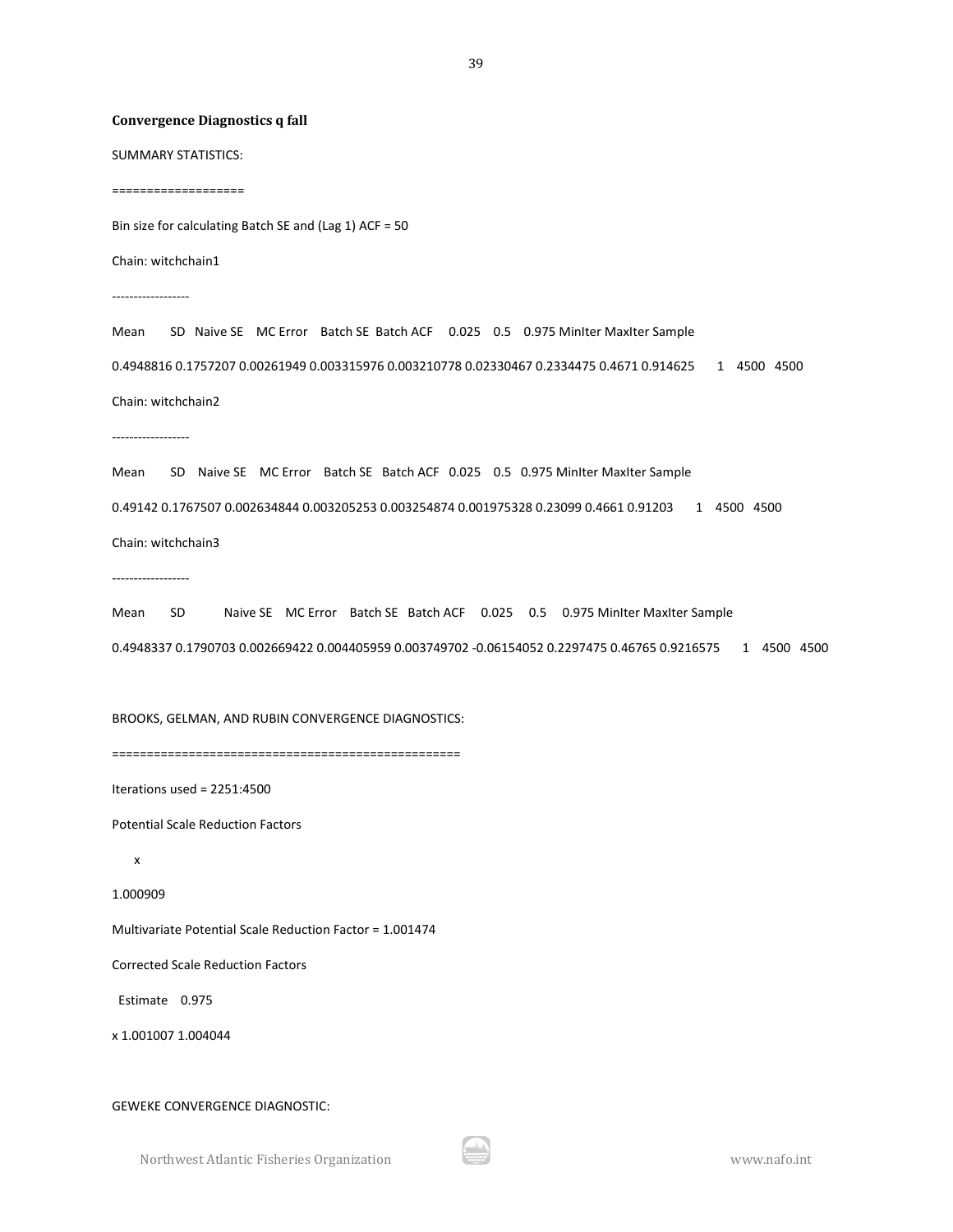==============================

Fraction in first window = 0.1

Fraction in last window = 0.5

Chain: witchchain1

Z-Score 0.6482523

p-value 0.5168218

Chain: witchchain2

Z-Score 1.7545950

p-value 0.0793286

Chain: witchchain3

Z-Score 1.2635469

p-value 0.2063927

ارائی<br>محمد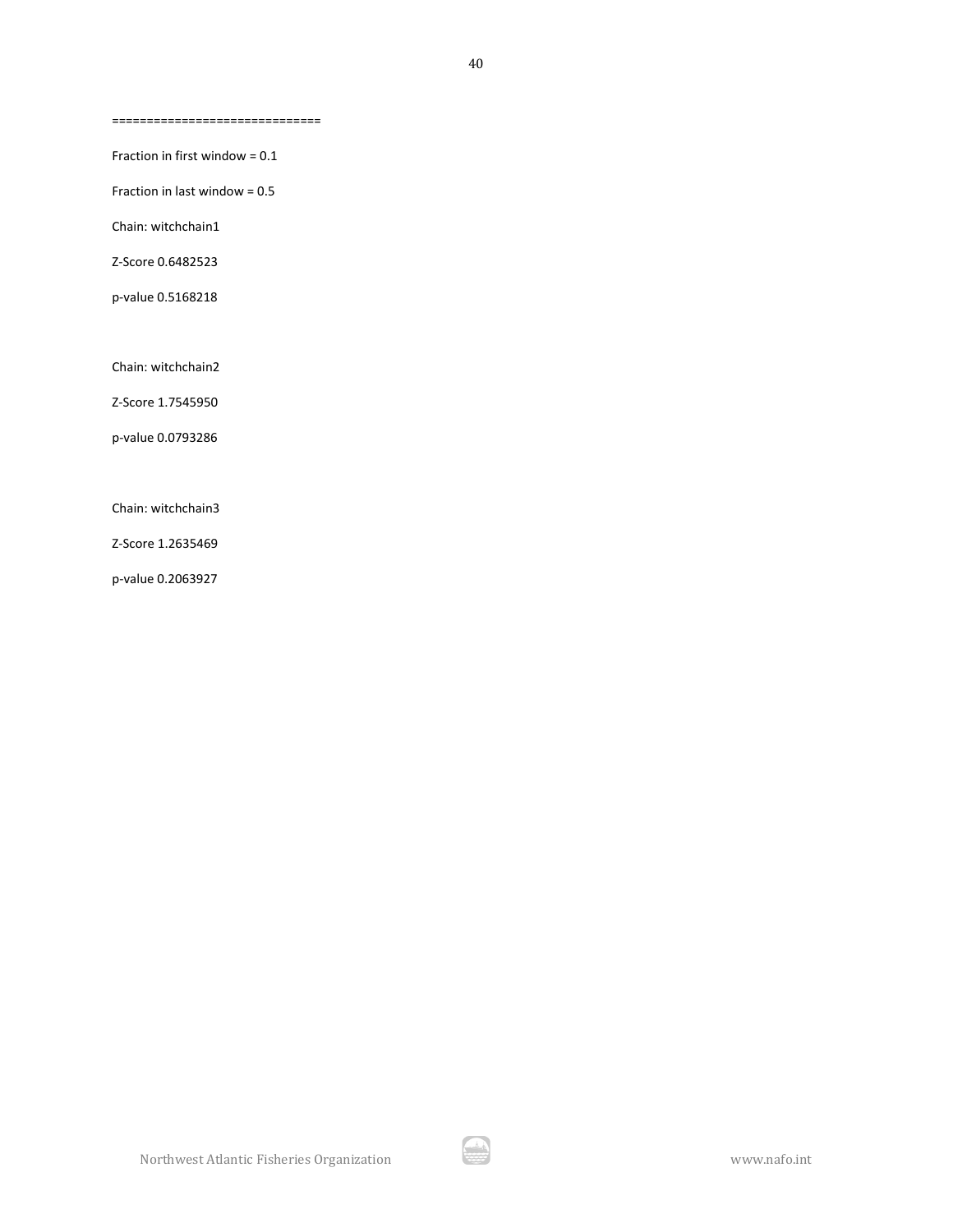

Gelman & Rubin Shrink Factors

# Sampler Lag-Autocorrelations